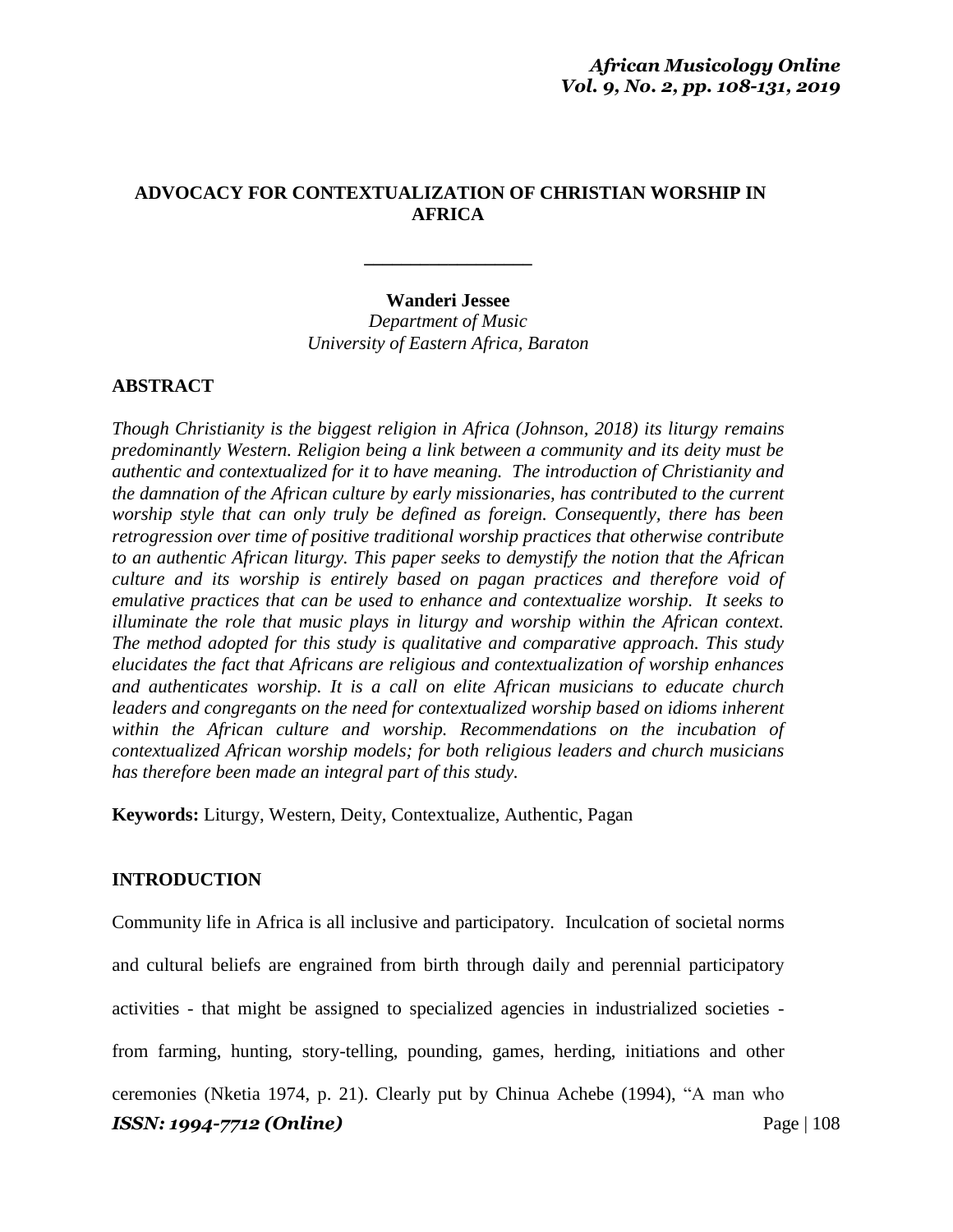calls his kinsmen to a feast does not do so to save them from starving. They all have food in their own homes. When we gather together in the moonlit village ground it is not because of the moon. Every man can see it in his own compound. We come together because it is good for kinsmen to do so." This spirit demonstrates that Africanism in totality is a sure confirmation of the collective spirit that identifies Africa.

The rise of Ubuntu is another indication of the participatory nature of communal living in Africa. An African is not a rugged individual, but a person living within a community. Khomba (2011) notes that in a hostile environment, it is only through such community solidarity that hunger, isolation, deprivation, poverty and any emerging challenges can be survived, because of the community's brotherly and sisterly concern, cooperation, care, and sharing… Ubuntu is the basis of African communal cultural life. It expresses the interconnectedness, common humanity and the responsibility of individuals to each other (Koster, 1996 pp. 99-118; Nussbaum, 2003, pp. 21-26). This yearning to belong is a human need espoused within culture. Culture is the sum of the totality of the lifestyle of an African.

Johansson (1998) further illuminates that implicit in the doctrine of creation, then, is its cultural mandate and a call to a creative integration of faith within leaning and culture. It is a call…to explore the wisdom of God in every area of thought and life, and to replenish the earth with the creativity of human art and science. He adds that the capacity of culture and the desire of culture are characteristic marks of the Divine creation of humanity. Hence culture (art, education, science, etc.) is both God's gift and man's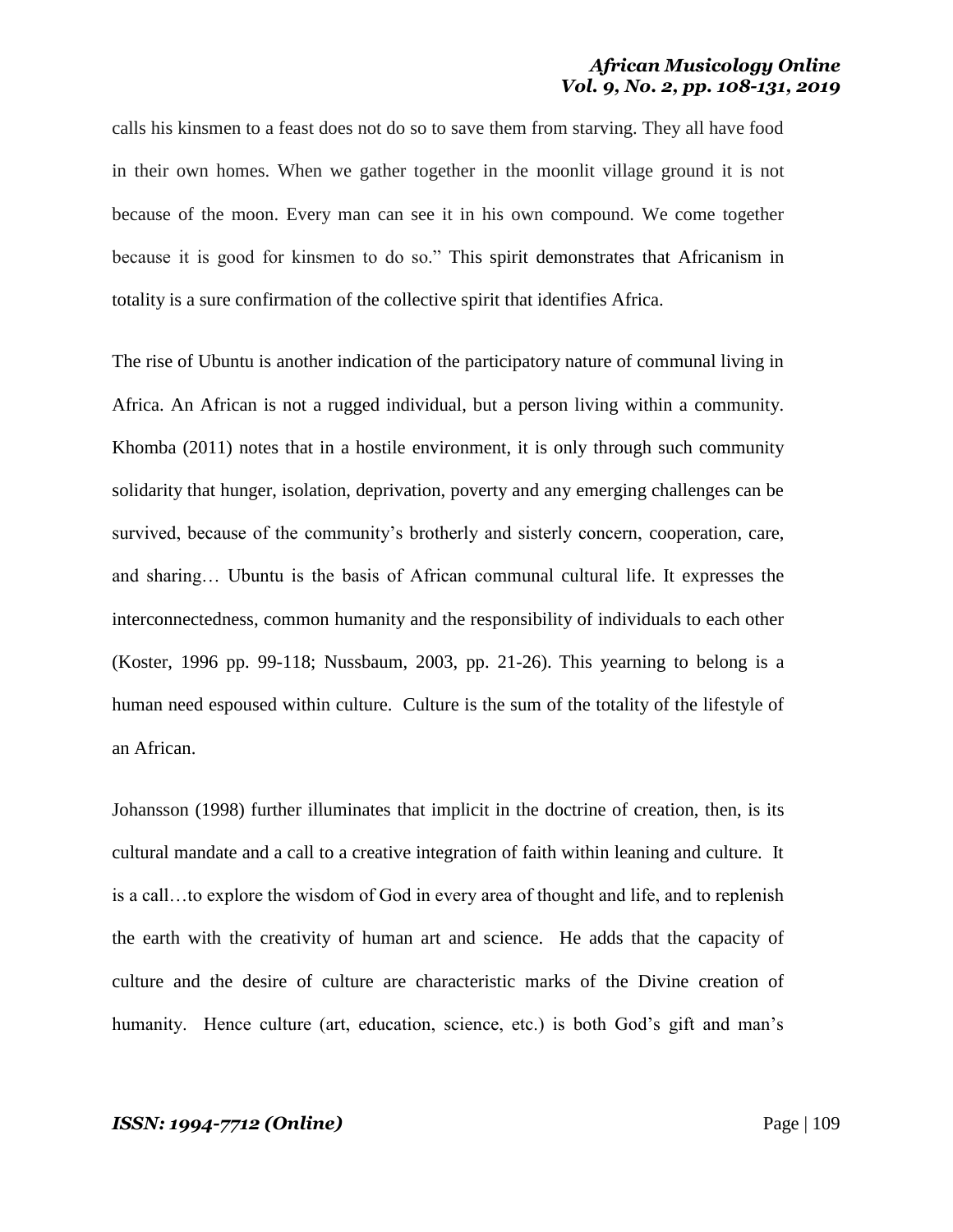appointed duty, in so far as apart from it he has no right to exist, because otherwise he does not realize his God-given purpose in creation.

Religion is a societal pillar of culture that plays a vital role in an African setup. Notably, Johnson (2018) acknowledges that Africa is the continent with the largest population of Christians. Through its introduction by the early missionaries, majority of the population in Africa have ascribed to Christianity as a religion. However, despite Christianity having found a place in the hearts of many Africans, its liturgy remains predominantly Western. The superimposition of the western style of worship in place of the inappropriate 'paganistic' African culture is a misnomer label propagated by some of the early missionaries. This took root through a progressive damnation of the African culture and the overlap superimposition of the 'superior' Western culture which has clogged the minds of many African congregations and informs every religious decision an African Christian makes individually and collectively.

### **African Religiosity**

The early European explorers and missionaries painted a picture of Africa as a totally dark continent full of satanic surprises, deadly snakes and dangerous animals. In his paper, Namawu (2007, p. 5) quotes Evans-Pritchad (1965, pp. 231-233) that two prominent explorers, Sir Samuel Baker (1867) and Sir Richard Burton contributed significantly to the propagation of African Traditional Religion as a crude/primitive religion. Baker (1867) argued that:

…without any exception, they (Africans) are without a belief in a supreme being neither have they any form of worship or idolatry; nor is darkness of their minds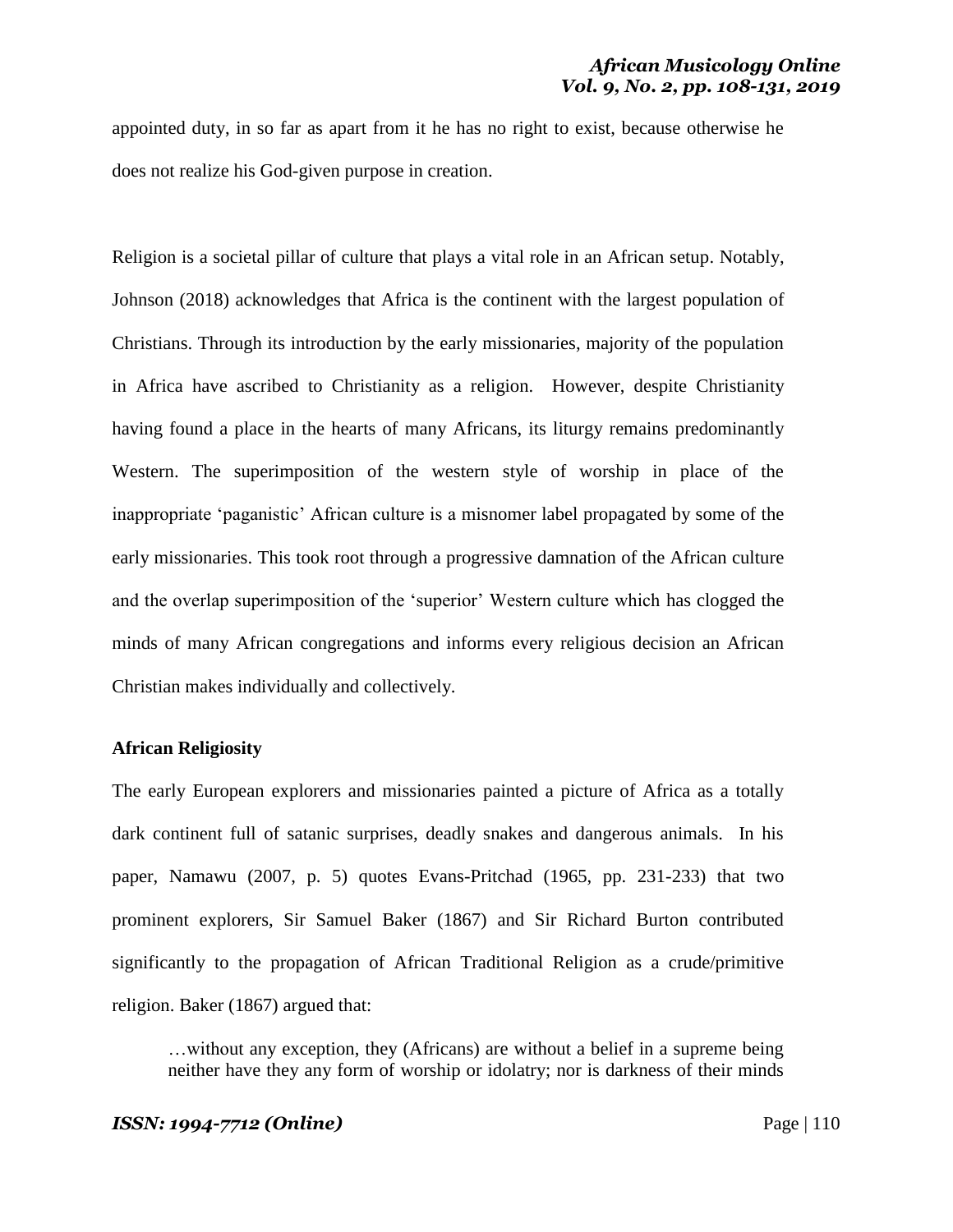enlightened by even a ray of superstition. The mind is as stagnant as the morass which forms its puny world (p.74).

Sir Richard Burton (1864) propagates a similar idea:

…the negro is still at the rude dawn of faith – fetishism - and he has barely advanced in idolatry…He has never grasped the idea of a personal Deity, a duty in life, a moral code or a shame of lying…(p. 199).

Contrary to this notion that Africans are primitive and pagan, Mbiti (1969) rightly notes that, "Africans are notoriously religious and each people have their religious system with a set of beliefs and practices. Religion permeates into all the departments of life so fully that it is not easy or possible always to isolate it." (p. 1). These traditional religious beliefs have an impact on the behavior of an African especially during the time of climactic episodes. The Tonga people of southern Zambia still treasure the Malende rain shrines where traditional elders go to implore the creator to cause rain to fall upon the land stricken with famine. The Nandi of the Rift Valley of Kenya do the same. Many other religious institutions of traditional Africa can be cited scattered across the continent even in the 21<sup>st</sup> century. We can only comment that African people are aware of God, spirits, and divinities as a part of their traditional beliefs (Mwesa, 1998).

In a striking parallelism, Christianity acknowledges the same type of spiritual beings. There are both strengths and weaknesses in the African Traditional Religion's knowledge and worship of God ...but we can affirm that the African Traditional Religion's notion of God in many ways form continuity with biblical Revelation…According to Gehman (1989) the following are some of the attributes of God in African Traditional Religion that are shared with Christianity and expound on continuity: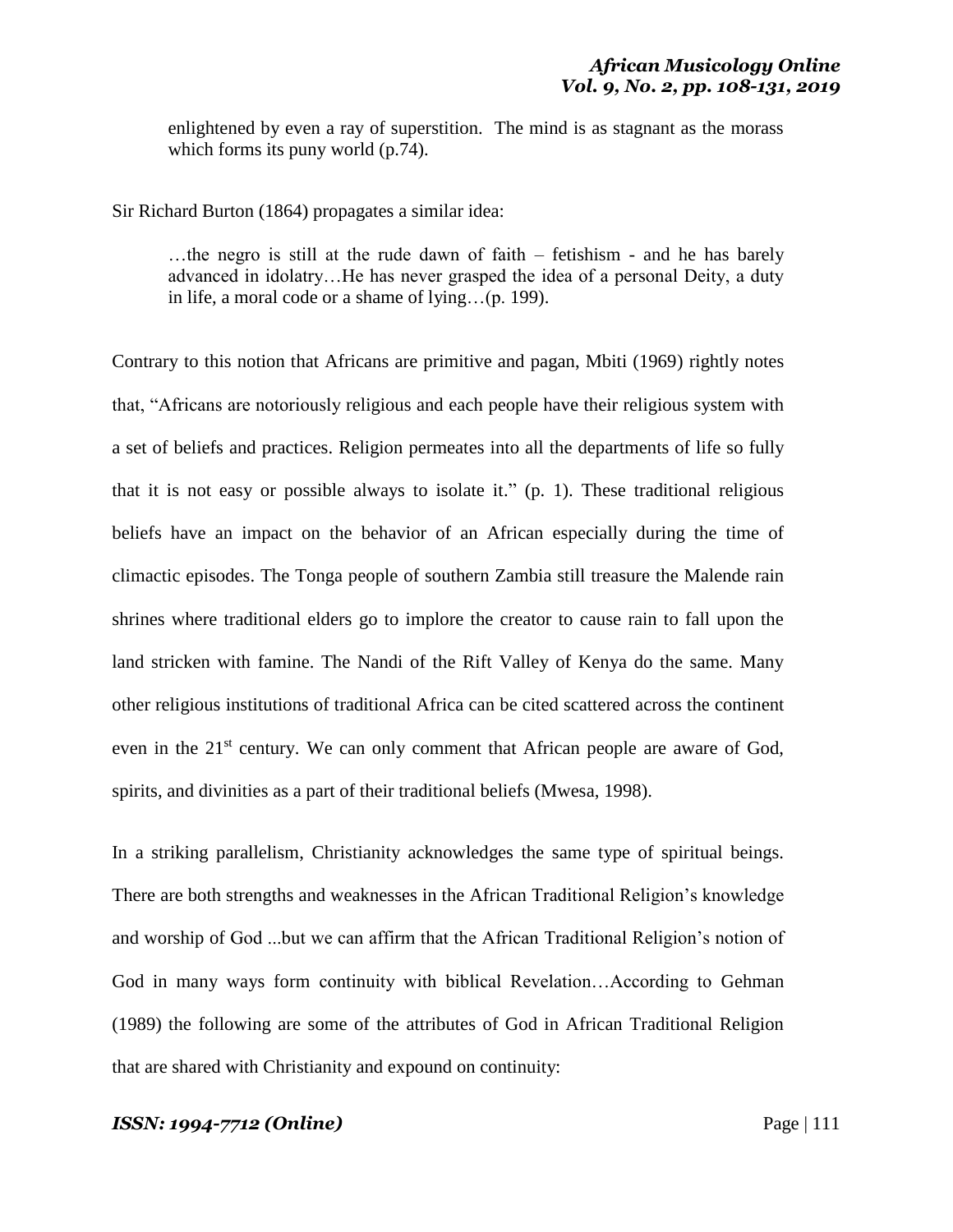### **God knows all things (He is omniscient)**

We find universal confidence in the universal Supreme being who knows everything about people and their activities and from whom we can hide nothing.

### **God is present everywhere (omnipresent)**

Traditional African beliefs delineate that wherever a person maybe, he will call God in times of crisis. Man cannot wander away from God. Whether African people approached God only in time of distress and as a last resort, God could be approached anywhere when people were in desperate need. And indeed, they did approach him.

### **God is almighty**

When all other assistance fails including mystical powers, ancestral spirits and divinities, men may seek God who is able to do all things.

### **God is transcendent**

He is without limitation and beyond human comprehension. No one can search and understand the ways of God. He is above and beyond. God is mysterious.

### **God is everlasting**

He has neither beginning nor end. Ancestral, nature spirits and divinities have all been created. They derive their existence from God.

### **God is spirit**

He has no tangible body. Africa has never practiced the kind of idolatry that was common among the Europeans and Asians. God is transcendent that no attempts have been made to fashion any representation of Him out of wood or stone.

# **God is kind, merciful and goo**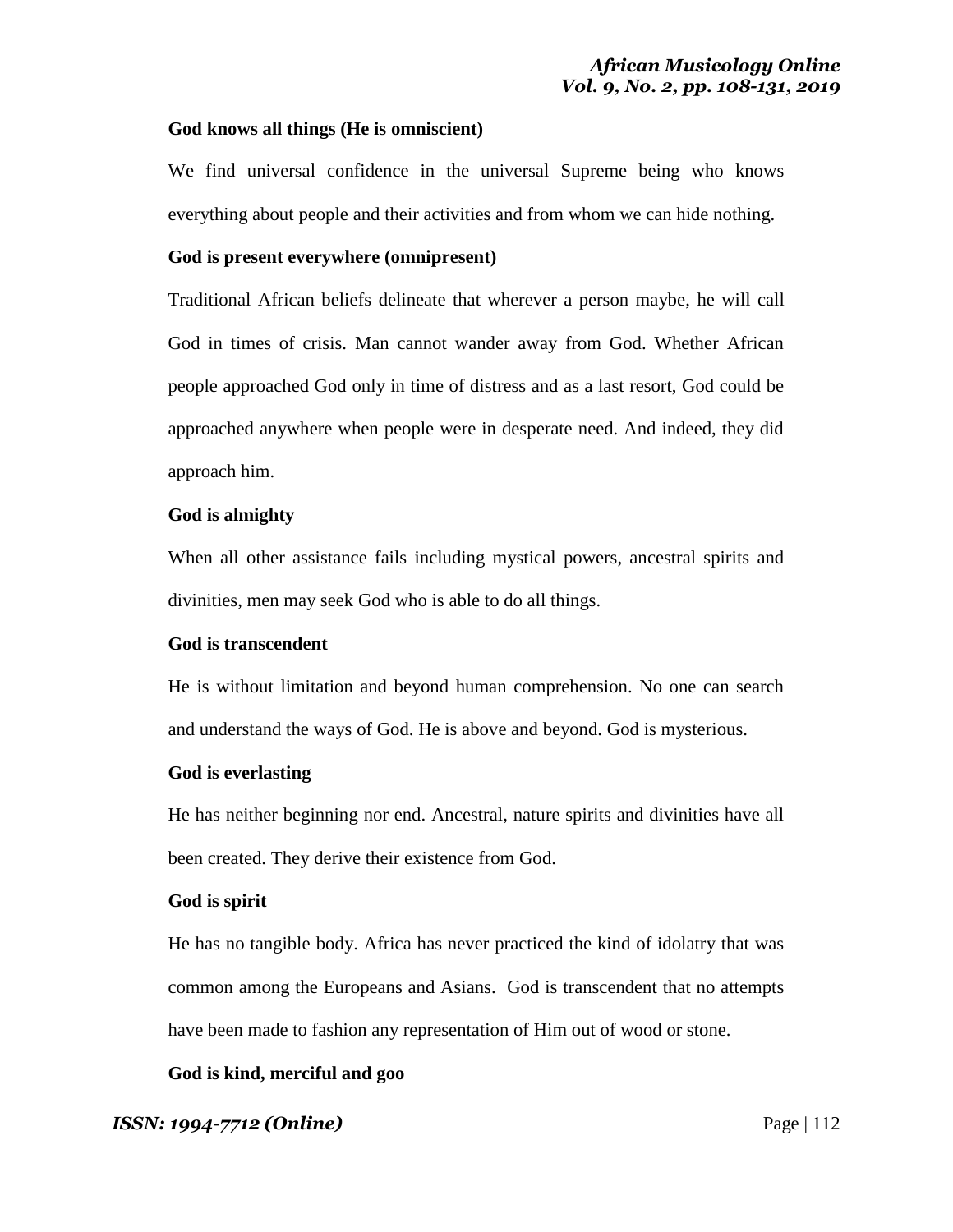The giving of rain, birth of children, and the healing of the body remind the people that God is good. Whatever tragedy man may experience, it is blamed on witchcraft or the living dead. But God is seldom charged with wrong doing in Africa, though there are exemptions.

### **God is holy**

He is separate from his creatures and separate from wrong doing. He is above any fault and beyond reproach of men. He never lies and can always be trusted.

### **God is unique**

There is no one that can be compared to the Supreme Being in ATR. He is unlike anything or anyone that we may know. He has neither limitations nor a beginning.

### **God created the world**

The names attributed to God reflect this basic understanding. He is the excavator, hewer, carver, creator, originator, inventor and architect. Many traditional stories narrate the order and procedure which God followed in placing man upon the earth (p. 3).

The above aspects of African Traditional Religious belief system, show its parallelism with Christianity and is proof that traditionally, Africans are religious. This is the same inclination that Mbiti (1969) holds:

…the old nonsense of looking at African background as devilish and fit only to be swept away by Euro-American civilization, is and should be gone by now. African religious background is not a rotten heap of superstitions, taboos, and magic; it has a great value to it. On this valuable heritage, Christianity should adopt itself and not be dependent exclusively on imported goods… (p.3).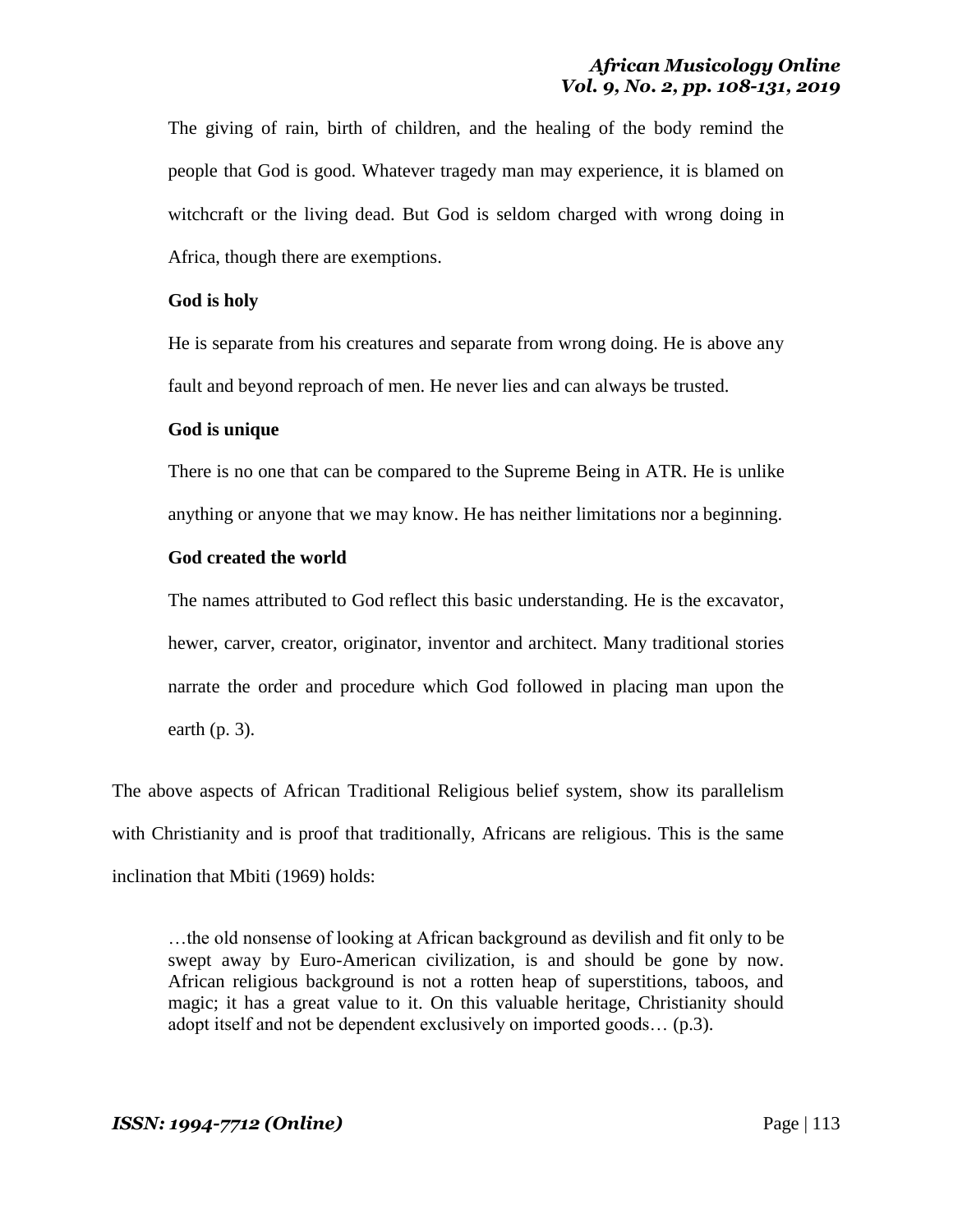Mbiti goes on to say that art should be considered a preparation for gospel. Traditional religion is fulfilled in Christianity. While art can only listen to the New Testament in silence with a spirit of learning, Mbiti (1969) contends that in the area of the old testament a certain amount of give- and-take or mutual enlightenment can be carried out insinuating a sort of parallelism or complimentary relationship where Biblical revelation completes that which is vaguely perceived within the African religion, correcting that which has been partially understood.

### **The Damnation**

The social stigma against African Traditional Religion in general and African music in particular was brought about by, unfortunately, the early missionaries who did not understand the African cultural and traditional values, institutions and practices. They sidelined the traditional musical practices and instead, imposed Western practices on new converts. Mindoti (2001) says that the establishment of Christianity in Africa influenced the music culture of the converted indigenous Africans. Mwesa (1998) elaborates this further when he says that when the explorers and missionaries set foot in African soil, the first task was to label African culture as being primitive and pagan. When they could not understand the melodies, harmonies, rhythms, and responsorial performance style of African music, they referred to it as heathenish noise. Richard is quoted by Jones (1969) to have recorded in his diary the following observations on the lifestyle of the Africans he saw:

neither are these drummes without daily employment, for this is their continually custom every night after it seems they have filled their bellies, they repair to this court of guard, making fires both in the middle of the house, and in the open yard, about which they do continue drumming, hooping, singing, and making a heathenish noise, most commonly until the day begins to break, when as we conceive dead' sleep take them (p. v).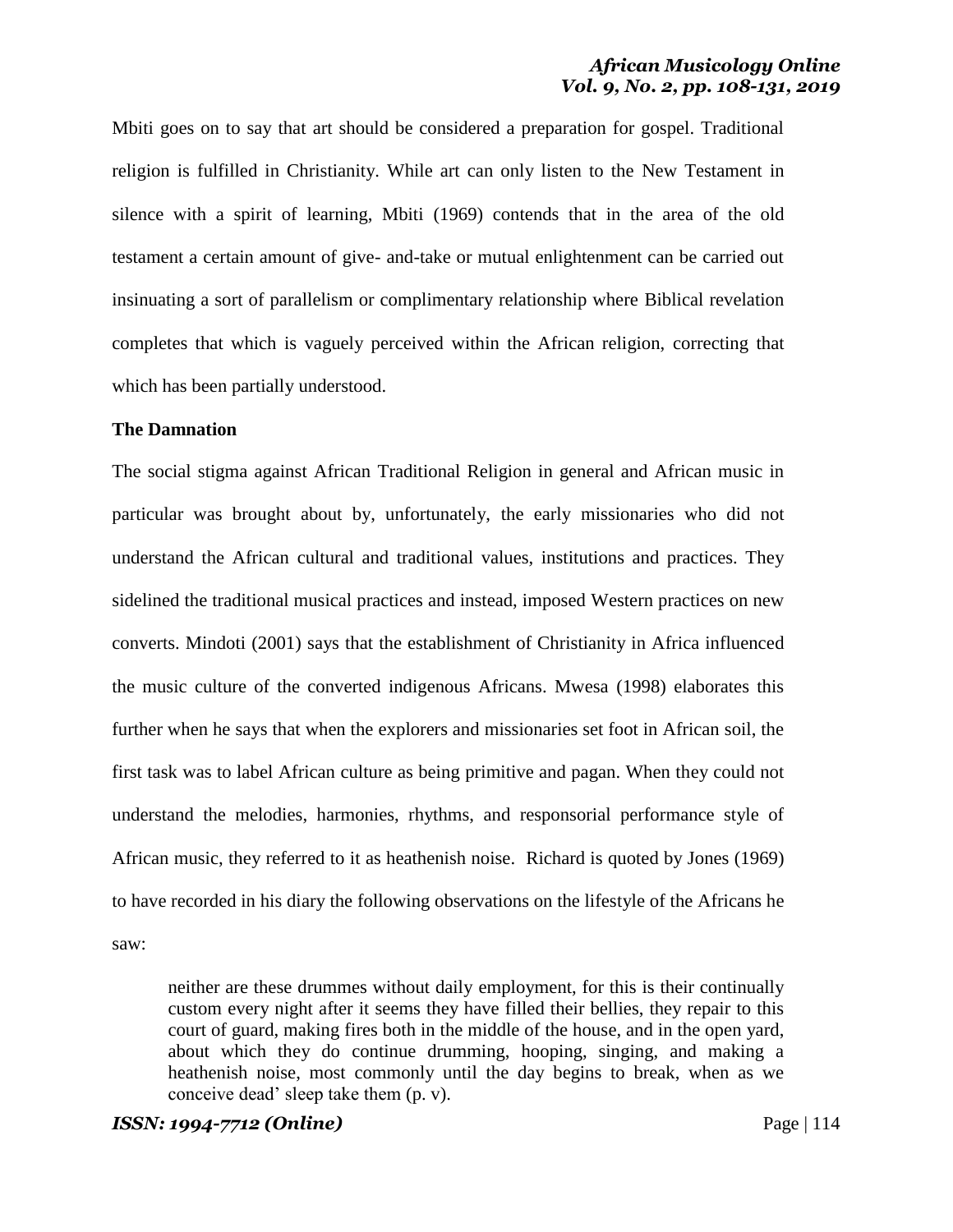It is clear from Rublowsky (1967) that this subjugation of the African culture was not only out of ignorance but a deliberate continuation of suppression by the West on Africans: "Unlike most people of the United States the negro did not come to America in search of either freedom or opportunity. He came, instead as a slave. He came as another man's property. He came in chains, taken by force from his traditions and way of life, to work for his master. His culture was *purposefully* destroyed. Practical experience had taught the slave master the value of destroying a man's way of life. A greater whole. If you take away the larger part of the man, what is left is the individual almost like a baby to be told what to do and how to do it". This 'baby' effect has its clear manifestation in the current lifestyle of elite Africans who unquestionably hold western ideologies true and their African culture as primitive and backward. In place of the 'primitive pagan' African culture, the missionaries promoted a worship style that was new to the converts, while conditioning their minds to abhor anything African. New converts abandoned their cultural links and practices and clung to the ars nova style of the new order. Shardrack Buyanzi, a former player of *litungu* (*an indigenous violin of the Abaluhya of Kenya*), interviewed on the 22nd of March, 2001 on the playing of *litungu* in church said… "since I am for the Lord, I cannot touch the outdated instrument. The church will not allow me to go back to my outdated behavior of playing outdated traditional instruments" (Mindoti, 2001). He also quotes a Kipsigis convert to the world gospel church regretting, "…I heard their singing and thought again what God had done to me so that I no longer sing these heathenish songs". He was happy to have left the Kipsigis traditional songs and sympathized with those still singing them.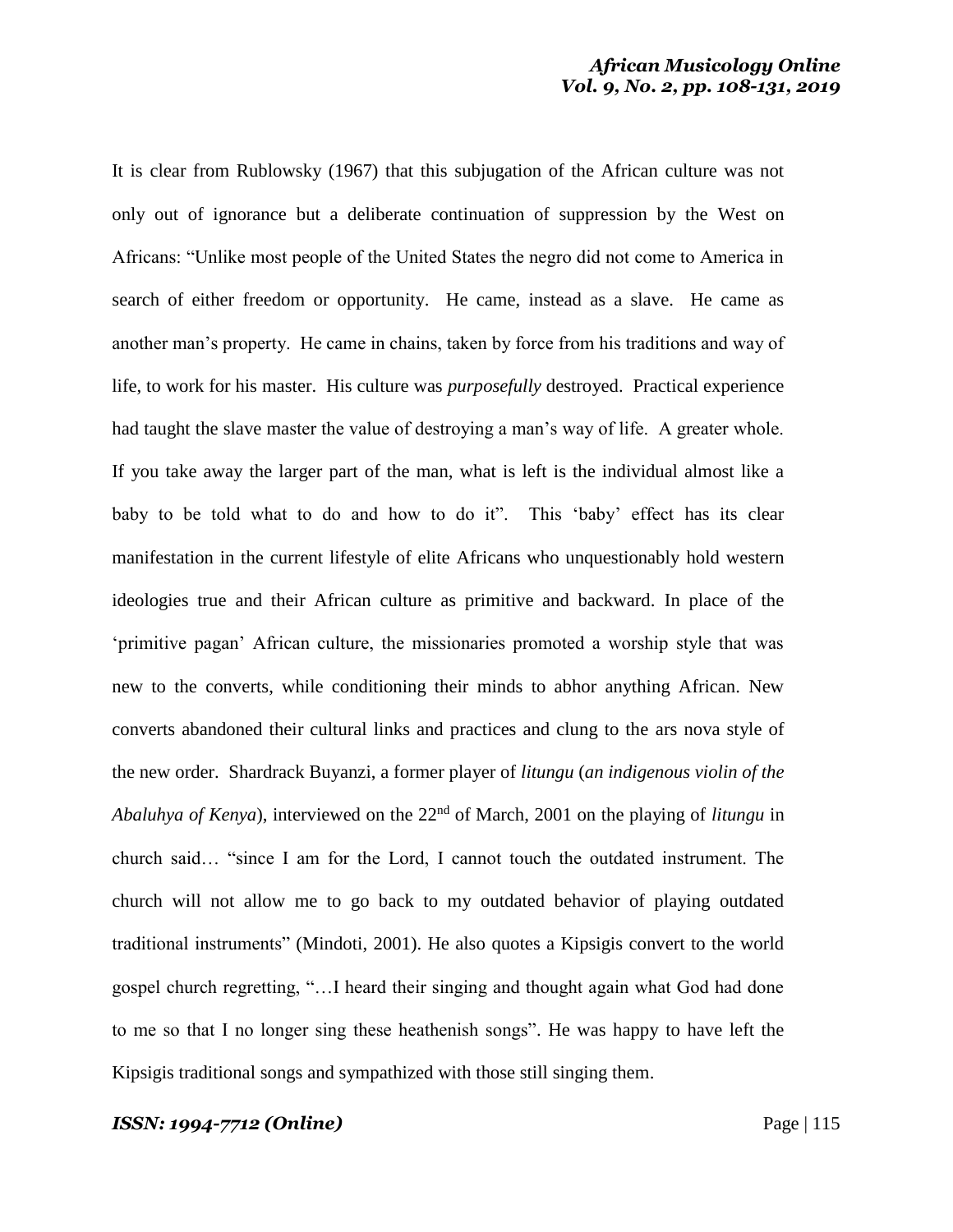Generalized judgement and judgement by association has led to a biased promotion of the western music culture as superior and sometimes 'holy' and a consequent damnation of African music as 'pagan' and 'unholy' within worship in Africa. Nketia (1974) rightly notes that all these developments were encouraged and strengthened by the activities of the church which preached against African cultural practices while promoting western cultural values and usage. It adopted a hostile attitude to African music, especially the drumming, because this was associated with what seemed to Christian evangelists as "pagan" practice. Moreover, this music did not appear to be suitable for the form of Christian worship those westerners were accustomed to…in some areas the converts were not only prohibited from performing traditional African music but even from watching it. Hence, active participation in community events-in festivals and ceremonies-was discouraged.

This attitude has successfully been implanted in majority of elite Africans and is the basis of the identity crisis that ultimately creates a soul that is neither Western nor African. The elite African finds himself in a situation where he cannot fully identify with the western culture and at the same time, alienated from his culture. Mwesa (1998) when quoting Maquent noted too that, "…the material power the white people displayed in Africa and strong psychological pressure exercised by colonial administrations and missionaries deeply shook the view of certain Africans concerning their social heritage. They judged it from the European point of view and as it was their own, they were ashamed of it. To heal this split, many intellectuals turned to assimilation and aimed at becoming "black Europeans," but still they were black, and their skin made a mockery on the social level of assimilation that had been fully achieved on the cultural level" (p. 7).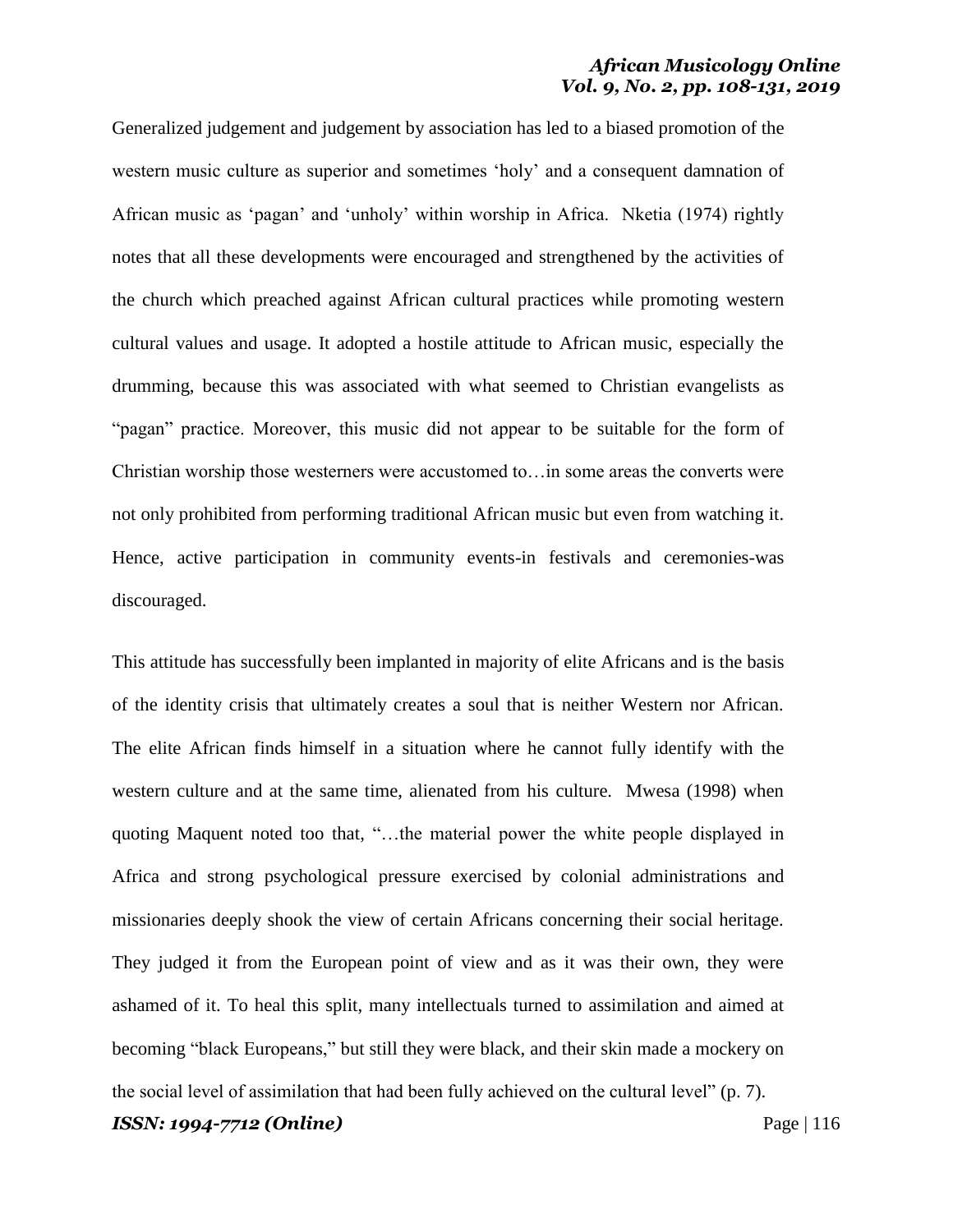### **Music as an Essential tool**

With this negative notion against traditional African music successfully implanted in the minds and hearts of African Christians, there exists a great controversy from the resistance towards the introduction of African music in the Christian worship and liturgy. This has been on for a long time as Harold (1993) points out that the church has, for centuries waged one brush war after another over the question of whether or how art and music 'mean'- what it means to borrow styles, forms, process, tunes, techniques, texture, shapes, gestures, and instruments…..at the time of borrowing, the war rages quite bitterly and diversely. Then as time passes the war dies down.

One of the reasons why music brings controversy in our churches is that music as an art has communicative power that surpasses that of speech. "It is possible, of course, to communicate desires, longings, hopes, beliefs, joy, sorrow, and a host of other feelings by words alone. But if man needs to speak more freely concerning his personal emotions that words cannot allow, he turns to music, for often music gives him freedom that is not easily achieved in any other way" (Hamel, 1973). Music is that language in which the father says more than he can say in words and which we can respond more fully than mere words allow. However, this language, like all other languages, must be learned. The language of African music must, in a great measure as possible reflect the divine nature of the creator, redeemer and sanctifier. This means that the music must be creative, redemptive, and sanctifying.

Music is a language in its own right, and as an art, a means of communication using pitches, rhythms, harmonies, timbres, and form. It is as capable today of running the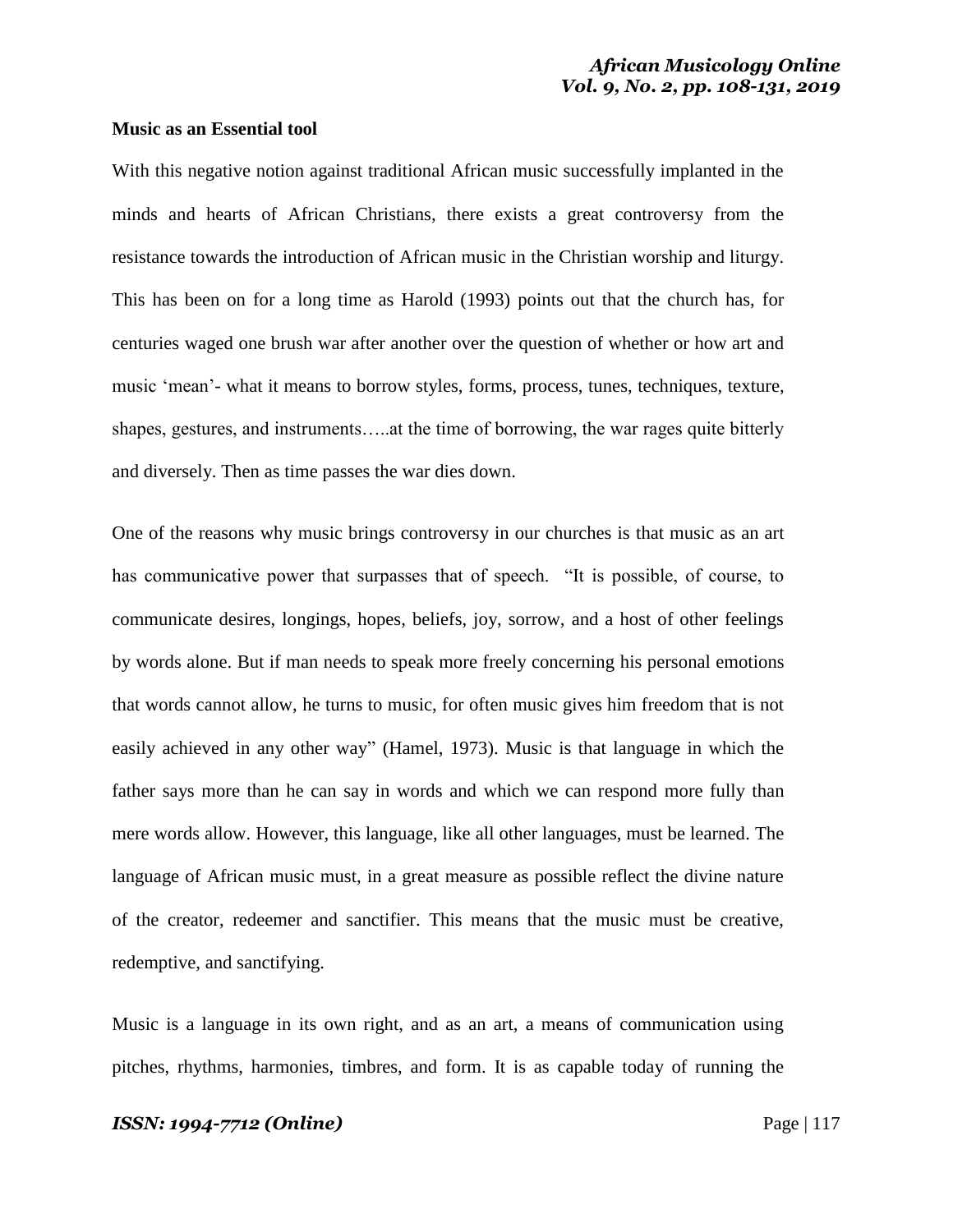gamut of emotions of exaltation through gaiety, joy, excitement, solemnity and fear to extreme dejection and sorrow as it was in the days of the biblical singers-Miriam, David, and Zachariah (Dong, 2012). The instruments today are only refinements of the flutes, stringed instruments, trumpets, and drums with which the children of Israel praised God with and this God is the same yesterday, today and forever.

This makes music a sensitive and a delicate topic to handle. Though music has infinity to language, the appeals of speech and music are in opposite directions. While both are dependent upon the doorway of the senses, music tends to appeal more quickly and strongly to the emotions while speech is designated to appeal more immediately to the intellect. In speech, the mind is primarily aroused by the meaning of the words; then the imagination works upon the idea and an emotional response may result. In music, the body becomes aware of some organization of sound such as a flowing melody of a martial rhythm. The emotions are immediately stirred and the imagination begins to relate the sound to some mental pictures, thus:



# *ISSN: 1994-7712 (Online)* Page | 118 **ENHANCING WORSHIP THROUGH CONTEXTUALIZATION**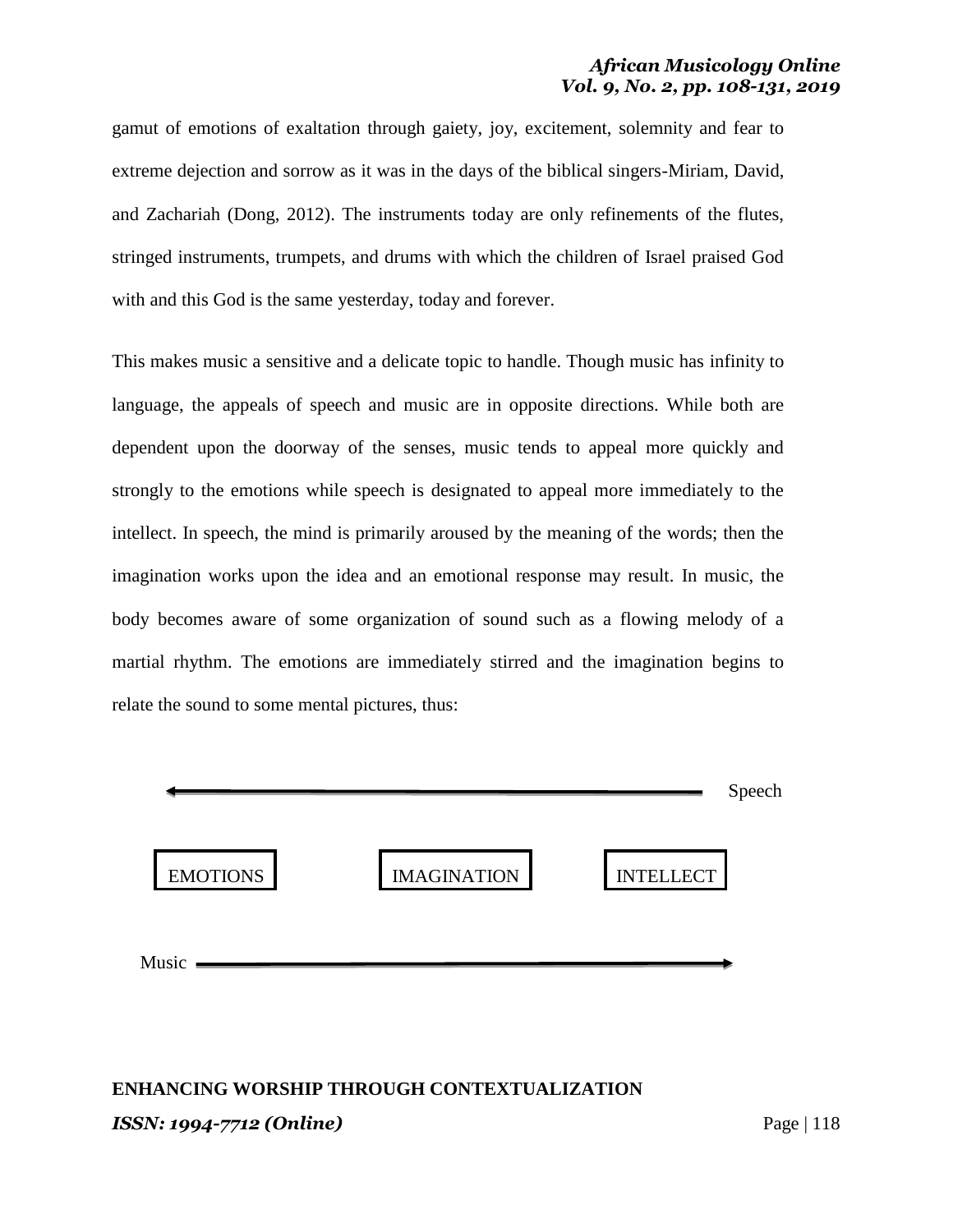The need for a contextualized worship has seen the rise of alternative worship methods not only in Africa but also in the West. The rise of 'Alternative' worship for example originated primarily with the pioneering 'Nine O'clock Service' (NOS) which began in the Charismatic church of St Thomas's, Crooks, in Sheffield, in the mid-1980s. NOS advocated a radical evangelical theology and claimed to be revisiting the essence of Christianity, as lived by the early church through committed discipleship and close-knit community living. Most notably, NOS attempted to challenge the moral and religious complacency that it perceived in Western culture at large as well as in the established church (Guest, 2002). This is what Africa needs; a worship style that clothes the gospel with native idioms, a presentation that is identifiable and associable.

After having seen the root cause of the negative attitude developed by some Africans towards their music, it is important to analyze what African music is and what it entails. According to Nettl (1965), the musical creations of tribal cultures are genuine works of art; they can be analyzed, judged, and appreciated in much the same terms as can the great masterpieces and all other compositions of western music if one views them in the context of their own cultural background. This means that the interpretation of African music is contextual and can only make sense when done in the context of culture. Hamel (1973) further indicates that music publishers have found a new gold mine in the religious folk music interest. They are busily propagating the idea that folk songs used in worship spring spontaneously from the people, and are therefore an authentic expression of the religious experience of the common man.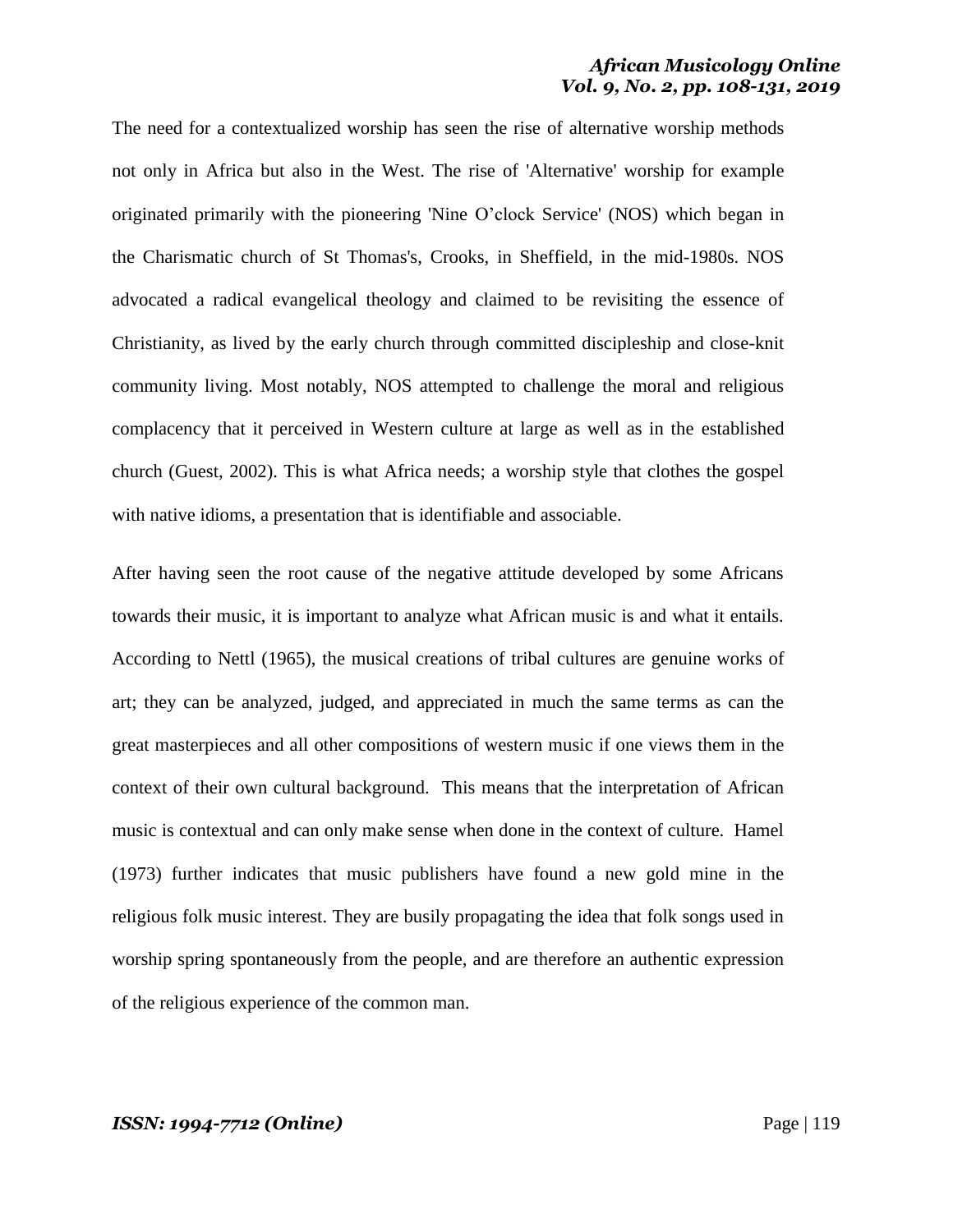When critiquing of African music is done out of context, misunderstanding and diminution is inevitable. Belittling of its role and importance within its natural setting is the obvious result. For one to understand a piece of African art or music one must understand and study it in its cultural context. This is what Nettl (1965) points out when he writes that the musical development of all cultures, involved mainly and consisted of music that all of the people and which many or most could participate. The reason why most of the traditional music of Africa is antiphonal or responsorial is because of the nature of societies in Africa of inclusivity. Things were done communally to promote love and support to one another and create a feeling of belonging in everybody, and this was also manifested in their style of music where music-making was done communicably; there is a call and response format (responsorial) alternating between a soloist and a chorus, or between two groups to ensure the participation of most, if not all members of the community.

Hamel (1973) says that music helps us to understand ourselves and the world. Who are we, from whence have we come and where are we going? Persistently, man seeks answers to these vital questions and music is an excellent tool for such instruction. Nettl (1965) adds that there is some validity in the notion that a tribe has a special relationship to its culture. He continues to say that an authentic song is thought to be one truly belonging to the people who sing it, one that reflects their spirit and personality. All of the kinds of music that reside within a culture are worthy of study and are important for an understanding of that culture (Nettl, 1965).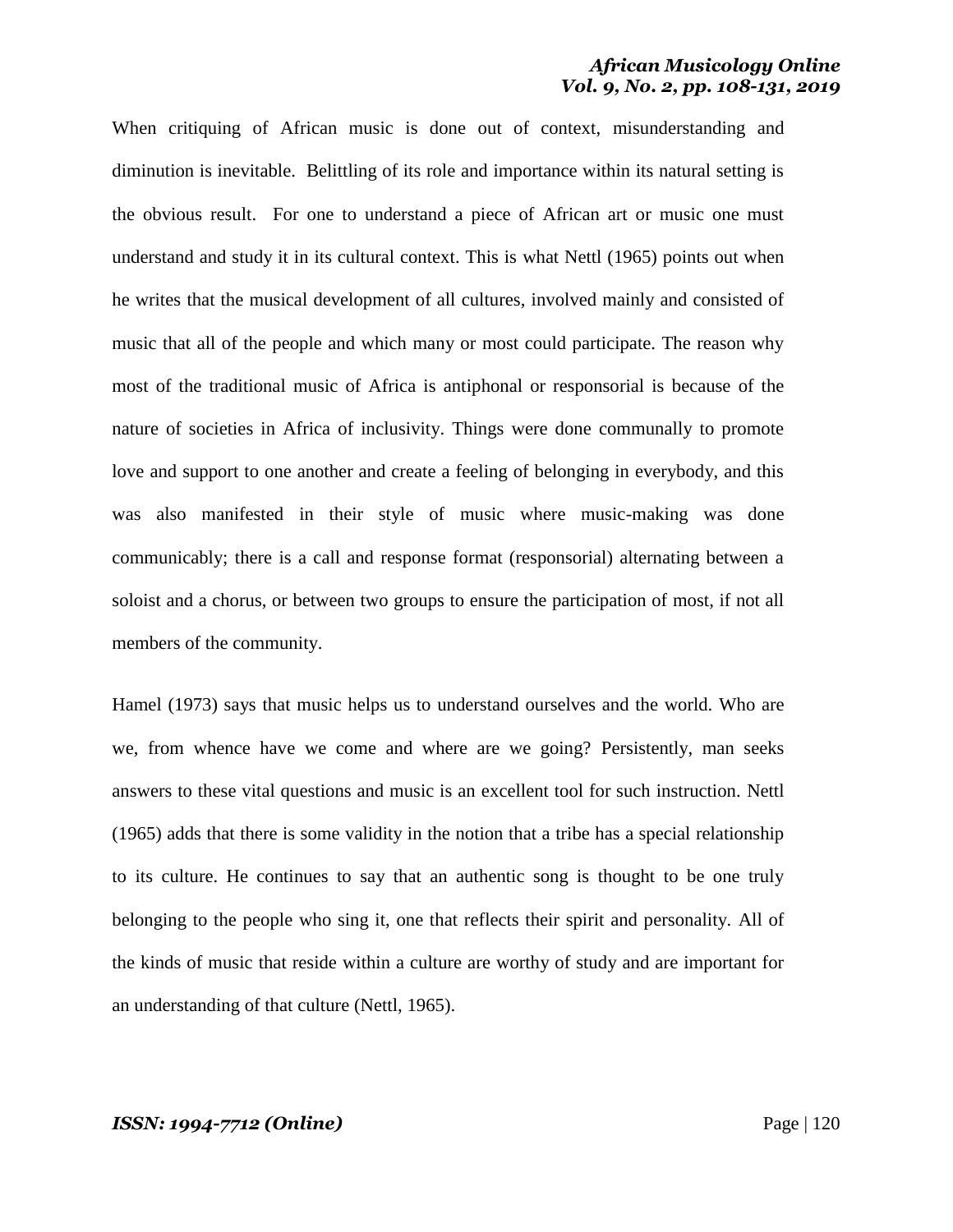Unfortunately, folk music has at times been made the tool of aggressive and racist policies. This is because those who employ folk music for their own gains have discovered its power. But to understand folk music is not an easy task or an easy area of study. This is because music is a universal phenomenon, yet tailor made uniquely to each culture, and learning to understand a foreign culture's music is in many ways like learning a foreign language but more complex because musical sounds do not have specific references as words do.

When you analyze the music of the traditional Africa, it seems likely that the characteristics of a language- its stress, patterns of intonation, and of course the structure of its poetry- are referred in the folk music of each people. This is evidence that music plays an important role in storing and disseminating the cultural heritage of a people. Rasi (1998) asserts that culture is a gift from God and it was handed over to humanity since creation, that differentiation in culture is purposeful other than coincidental.

In Africa, music has a special place in society. In some African cultures, music is performed by professional or semi-professional musicians. But, generally–there are great differences among the world cultures- the traditional music is focused on functionality. Songs are typically referred to as "good" or "powerful", an indication that it is not the aesthetic quality of the song that is primary but rather the manner in which it fulfills its task. In some cultures, music has essentially an acculturative function; that is, it serves to introduce members to various aspects of their culture. Elsewhere, its main function may be specifically religious in the strict sense; that is, it may be used as a language through which the supernatural or the divine is addressed. Elsewhere again, music is the tribal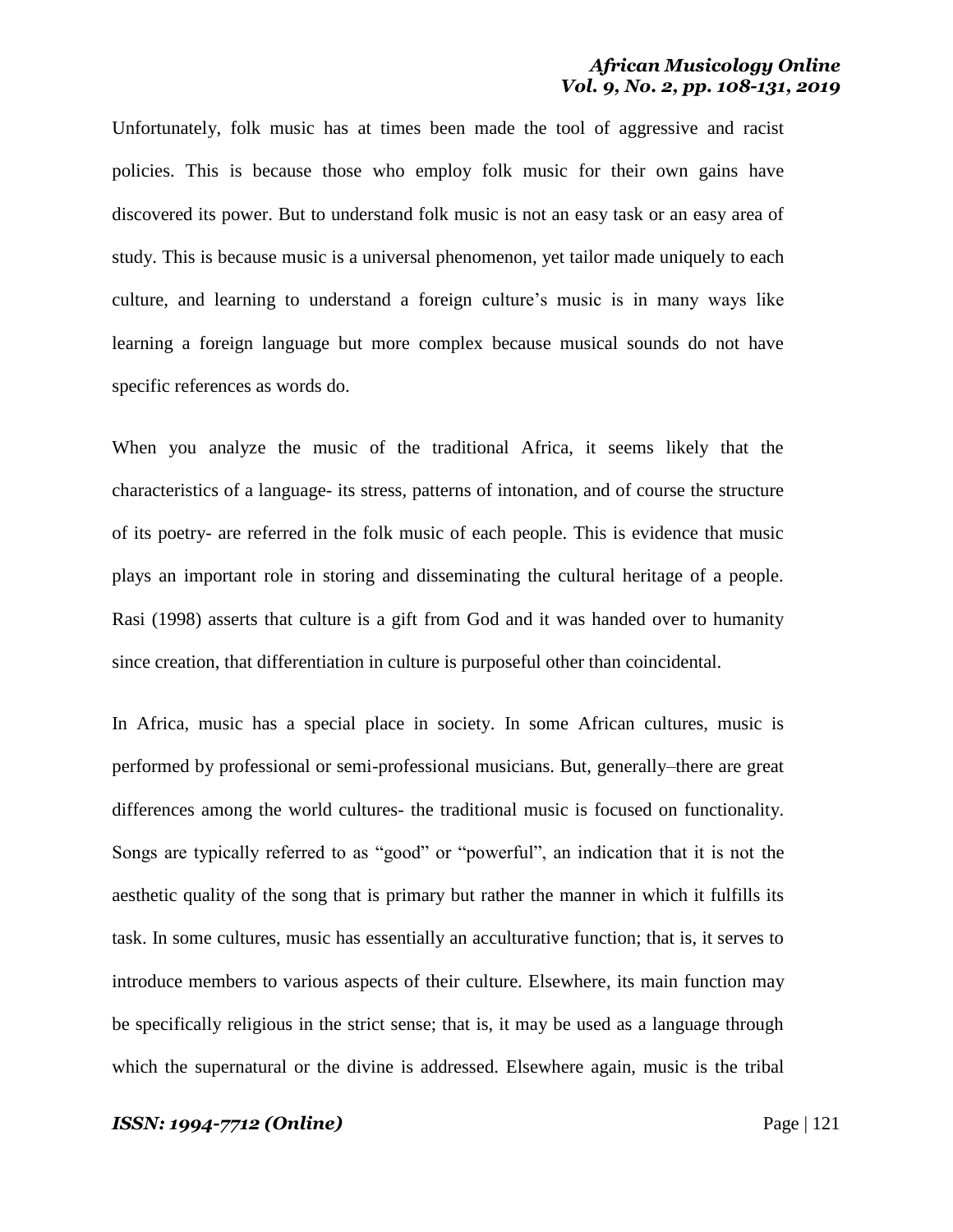"stamp approval" for an activity; the activity must be accompanied by the appropriate music in order for it to be carried out correctly or music maybe an important force for tribal unity and cohesion. In modern western culture, most of these functions are present but the fact that our most valued musical creations are intended for concerts and entertainment indicates that in our life's music has a different role from that which it has in most tribal and folk societies (Nettl, 1965).

According to Nettl (1965) folk music is frequently associated with other activities in life, but it also serves as entertainment. Most importantly, since folk music is the musical expression of a whole people or tribe, or a significant portion of a culture, it must be performed and accepted in order to remain alive. He adds that the music of black Africa has been regarded as an essentially homogenous mass, despite the many inhabitants and the large number of distinct cultures, as well as the many contacts that Africa has had over the centuries with peoples of other continents. Nonetheless, it has become increasingly clear that the total picture of African music is a complex one, that there is a large variety of sub-styles that cultures vary greatly in the nature of their music, in its quality, and significance and in the attitudes that people hold towards music.

But there are several characteristics found in the majority of African musical cultures that give African music its distinctiveness. These include among others:

- I. Instruments are numerous: they are used individually, as accompaniment to singing and in small ensembles.
- II. A tendency to have at least two elements going on at a time: thus, polyphony is widespread; polyrhythms performed by percussion ensembles are common.
- III. The percussive sound is evidently an ideal; percussion instruments such as drums, xylophones, rattles, etc. are important.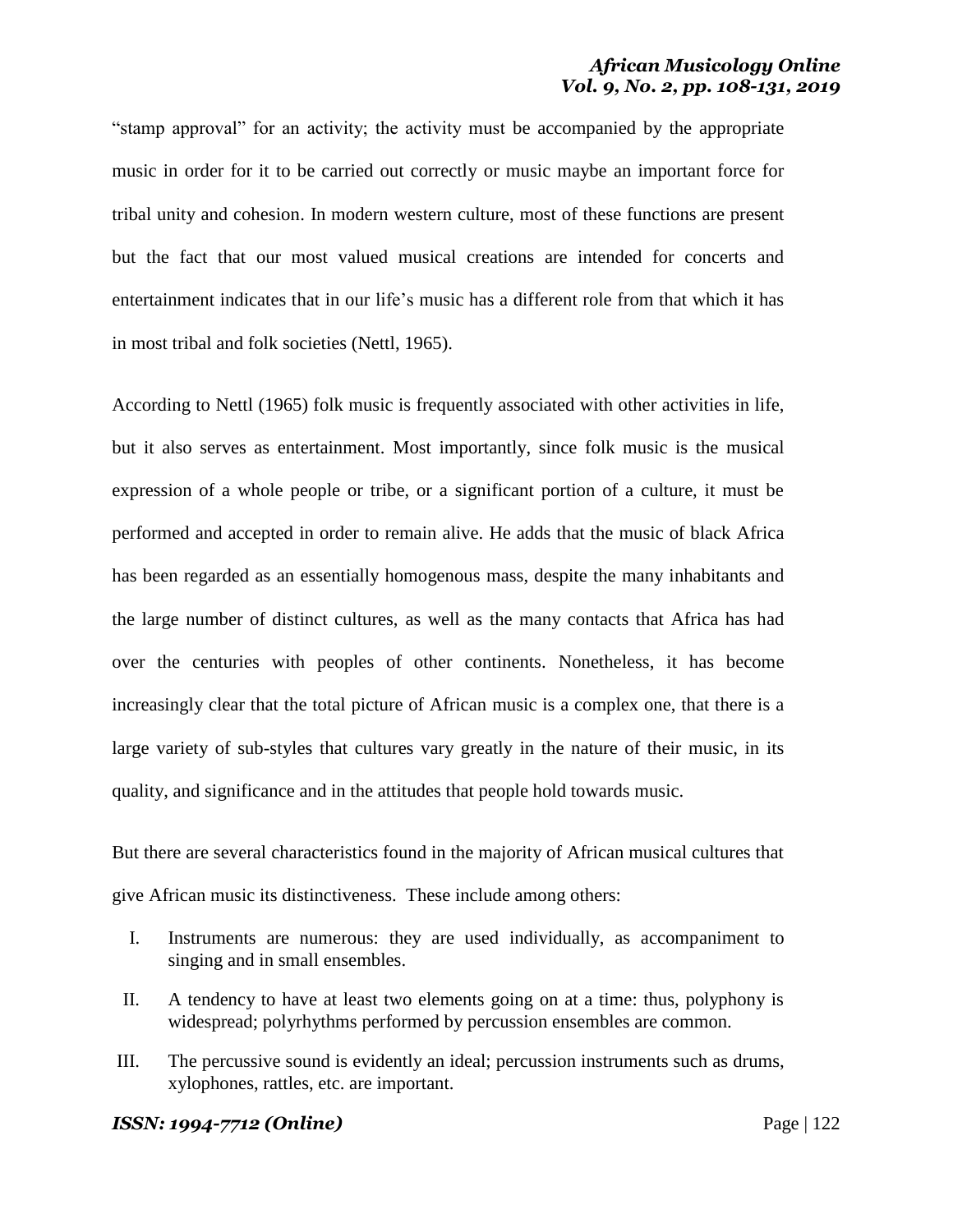- IV. Variation of and improvisation upon short melodic motifs dominate melodic structure.
- V. There is a close relationship between language and music.
- VI. Even more than elsewhere, music is associated with dance.
- VII. Perhaps most significant, there is tendency towards dualism: thus melodies often consist of two phrases; performance is often by a leader answered by a chorus; polyphony is usually structured so that there are two parts or two groups of vocalists and instrumentalists and in various other obvious or subtle ways, one can detect the essentially binary nature of this music. (However, almost the opposite of these characteristics is found in the northernmost part of sub- Saharan Africa, where middle eastern influences are strong) (Nettl, 1965).

### **Foreign Worship**

Through time, Christian churches in Africa have been using the western hymns introduced by early missionaries as their official hymnody. These western hymns have been translated into various indigenous languages giving rise to various hymn books like *Nyimbo za Kristo* in Swahili, *Nyimbo Cia Agendi* in Kikuyu, *Ogotero kwa Nyasaye* in Ekegusii, and *Wende Nyasaye* in Dholuo. These hymn books are perceived as African and 'local' and form the principle repertoire of the African Christian church today. A closer analysis of this literature will reveal a forced marriage of convenience between purely western music and African text. They are foreign to the indigenous people of Africa. The indigenous African setting cannot "truly" relate to them in sincerity because of their de-contextualization. This hymnic repertoire is a compilation of folk tunes from communities outside Africa and only relevant to those specific cultures from which this music is conceived. While most of the African languages are pitch inflected - meaning derived from direction of pitch - imposing African text on western melodies sometimes distract the speech contour of the language therefore interfering with meaning too. Words derive their meaning from tonal marking and syllabic stress. Therefore, it is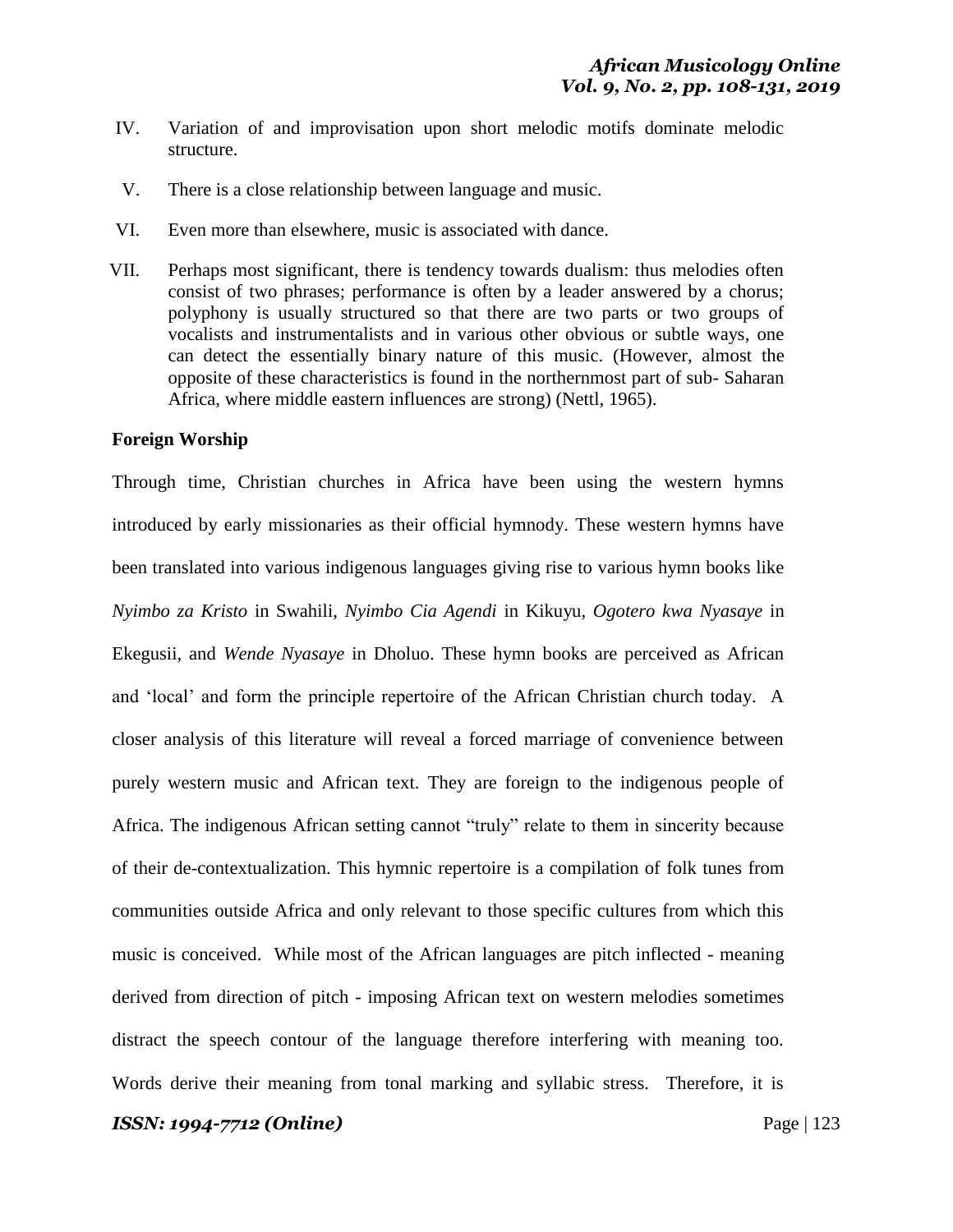possible that one word can have several meanings depending on the intonation. For example, the kikuyu word, "iria", may mean three different things:



As much as Africans adopt the western culture, there is need to evaluate and analyze the aspects of each culture (Western and African) and only adopt what is relevant and functional. Scholes, as quoted by Mindoti (2001) says that it is human instinct, when expressing the high things of human thoughts and feeling to do so with all of which humanity is capable. What this means is that as long as human beings have feelings and thoughts, there will always be an urge to express them and in the best way possible. Cultural music is an avenue that expresses what lies deep within the soul and that which words cannot express. Folk and cultural music is additionally an identity of who Africans are, what they stand for and what they believe. Genuine expression is cultural and is a within manifested without.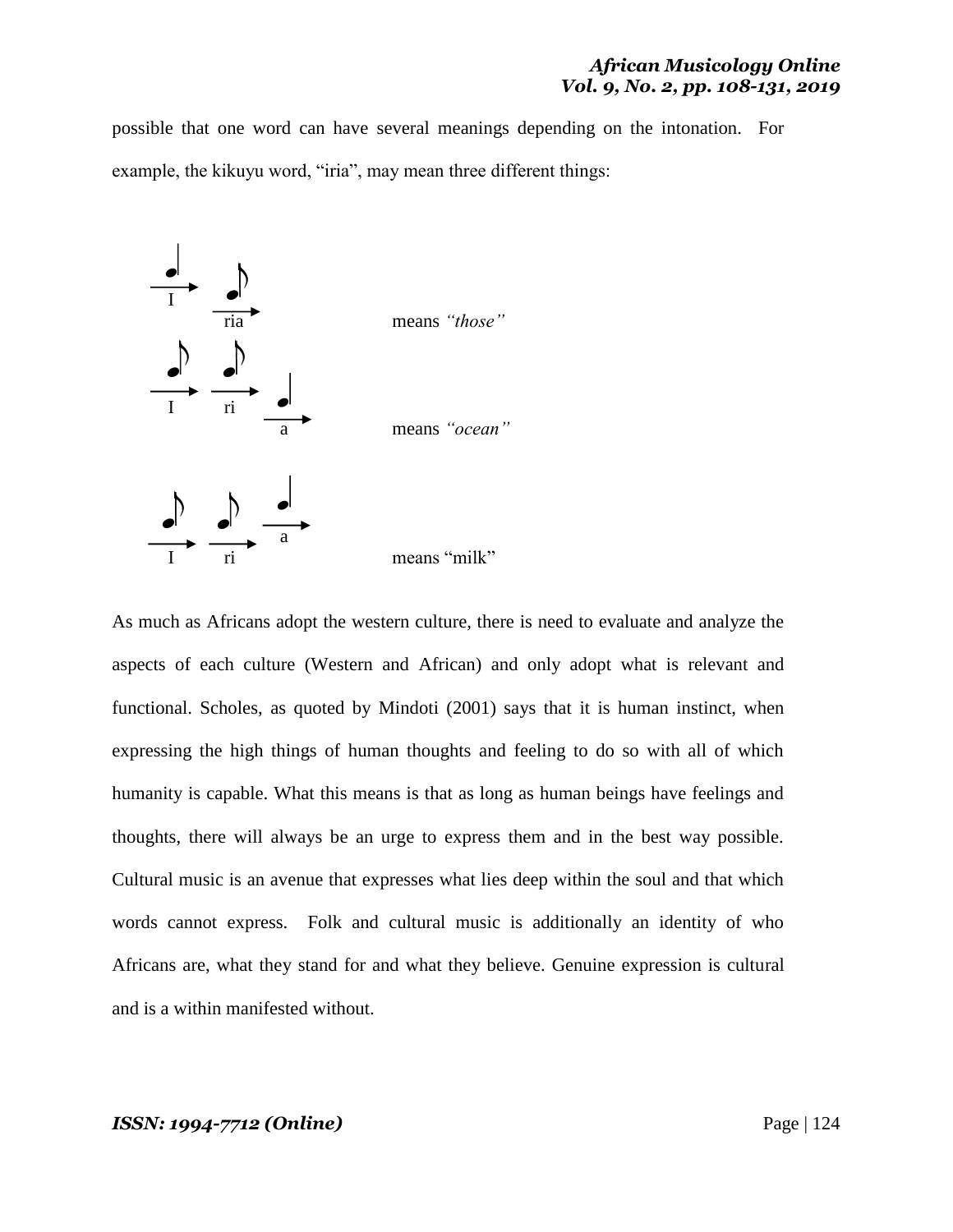Just like other aspects of culture, cultural music for worship should be evaluated as Hamel (1973) puts it, "…to reject all folk music would be as unwise as to accept all of it unquestioningly. We ought to accept the finest examples of the new folk idiom that seem to speak with eloquence…" (p.75). This has been the center of controversy in the African church with the old generation clinging to the hymnic literature while others advocate for the new styles while some traditionists hold onto their African musical heritage. Folk music has been proven to be a powerful source of worship within the Christian denomination both as a means of expression and as a worship tool. Hamel (1973) indicates that "… Sankey's songs are true folk music of the people…The folk music is an effective tool in impressing the spiritual truth into the minds of the people…" (Hamel, 1973) quotes the Harvard Dictionary of Music which describes a folk song as "…the music repertory and tradition of communities" (p.72). The music develops together with the artless poems dealing with various phrases of daily life. When this music is given a religious theme, it becomes gospel folk music.

*ISSN: 1994-7712 (Online)* Page | 125 He gives an example of a contextualized present-day gospel folk music that is genuine and sincere which can be found among the Chopi people of Southern Mozambique: "Lord Jesus, we thank you for your message; it has brought a new day to all of us," they sing to the accompaniment of a hollow thud-thud of calabashes against the soft sand. The guards strike the ground with a variety of time patterns, which all blend into a lively and precise cadence…..rather than an illustration of a new type of pop music, this is a sample of genuine traditional folk music...a missionary author describing this kind of gospel music says, every time I hear this Chopi music as part of the church service, my heart beats faster and I realize how the Christian message here has been dressed in African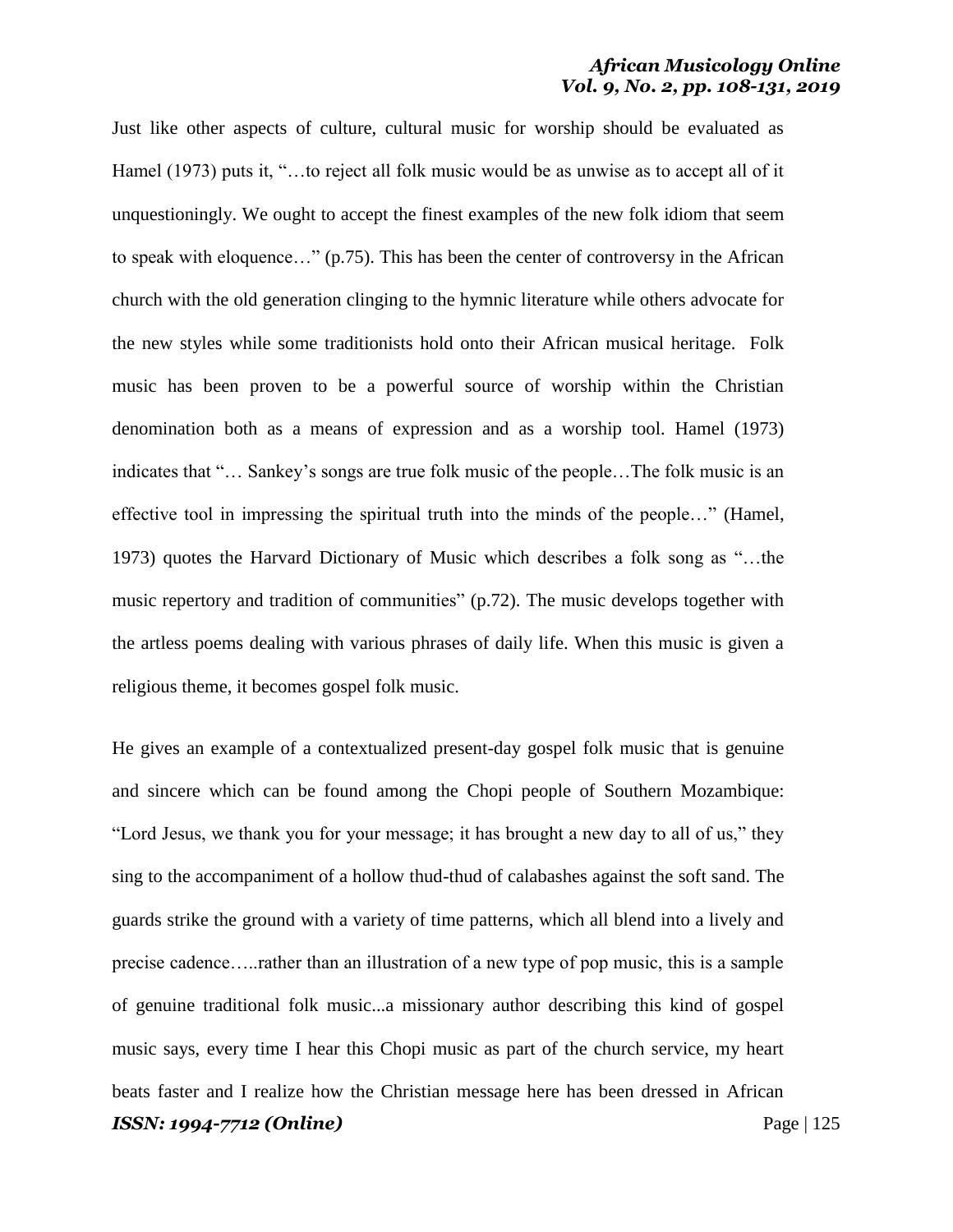clothes in a most natural, spontaneous way, the guards thud the good news deeper into African hearts" (p.73). African cultural music is not evil. Just like Johannsson (1998) affirms, nothing in the material world which God created is inherently evil, the materials world is a gift from God, has potential and is fundamentally good.

The Christian church in Africa is supposed to sieve, weigh, and analyze alternatives that come their way through cultural interactions without abandoning who they are and what uniquely identifies them. Short songs popularly known as 'pambio' by Christian musicians in Africa that incorporate some African idioms is a step in the right direction. This has been done not as a collective effort but as individual effort. Choruses like "shetani etagwo atia" meaning "what is Satan called", "Ngai wakwa ni munene" meaning "my God is great" and "nyoiwon gat Jesu" meaning "forgive me Jesus", are but a few examples of syncretic gospel songs that incorporate African idioms in our Christian worship. This effort by a few church musicians has been a tough one through the years because of the negative attitude that has been developed in our churches by dogmatic church leaders.

Though through thick and thin, these choruses are now finding their way in religious settings, and gatherings like Christian seminars, youth meetings, Christian fellowships and other religious gatherings. The use of such choruses in our camp meetings in the past has been done through difficulty and strong opposition from church elders and pastors.

This is a slight change in music that has taken place so far in our church through a lot of struggle, yet one may wonder, "how sacred are Western folk tunes employed in the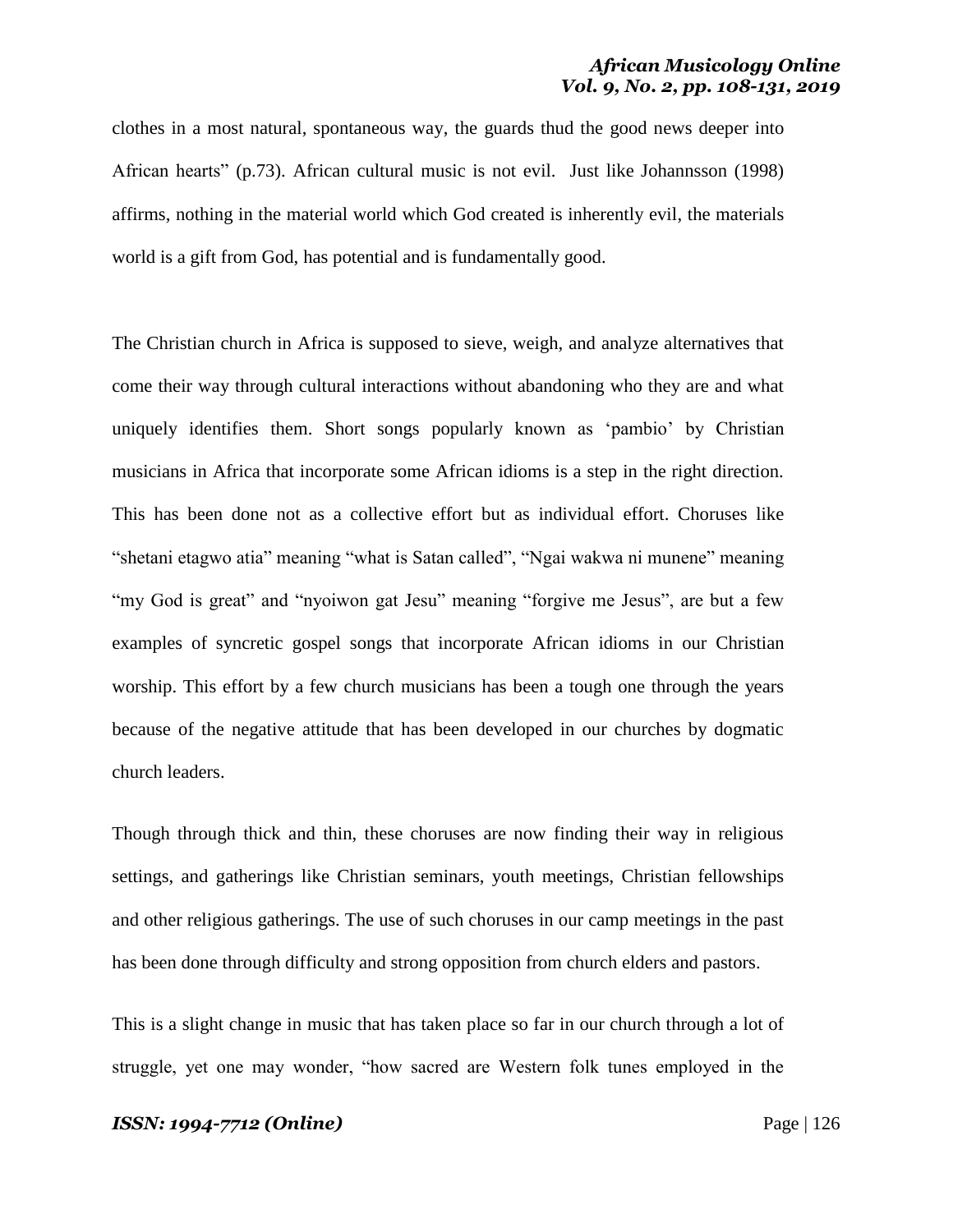hymns today over the African folk tunes? Is the western music culture sacred intrinsically? is the tune of the hymn, "When the Roll is Called Up Yonder" and "When Peace Like a River" have over "Yesu Wainyanza" or "Ni Wara Nono" whereas both were conceived as a result of a deep spiritual experience? The Holy Bible says in Romans 3:23 that "…all have sinned and fallen short of the glory of God and as many have received Him, he gave them power to become the children of God: and therefore, "there is no Jewnor gentile, African nor Westerner in the eyes of God but sons and daughters of God." The following quotation by Gehman (1989) proves that the perception that the westerners and religiously superior is a fallacy and that they are not inherently 'holy':

…before the preaching of the gospel, the Europeans were also worshipers of many divinities. One of the oldest gods of the Tentons (a European tribal group including the Anglo- Saxons who settled in the British Isles was Ziu (or Tiu). Originally, he was the shining sky who later became the god of war. We still honor him by our day, Tuesday. The god of war was Wodin (or Odin). His spear never missed. He also became the god of prophets and poets for he knew all things and saw everyone. Wednesday honors him. The red-bearded god of thunder and rain and the god of agriculture was donor (or thor). Throughout the world of Tentons, he was pictured as a man carrying a hammer in iron gloved hands, riding a sky chariot drawn by two he goats. He was honored by Thursday. Friday was considered the luckiest day, for it commemorated the Scandinavian goddess of love known as Frigg. Saturday is the only day of the week in English named for a roman god, Saturn. The sacred day of the Tentons was Sunday, the day of the sun. Monday was reserved for the moon. Thus, the names of each day of the week in English are derived from the European divinities prior to the coming of Christianity (p. 28).

*ISSN: 1994-7712 (Online)* Page | 127 Thus, the planting of the church of Christ in Africa is to make Christ incarnate among the people to the glory of God the father…. Even so, the gospel of Jesus Christ must remain pure in every culture but at the same time clothed with indigenous garments. The gospel must be contextualized in such a manner that the eternal truths of the gospel remain unchanged. Yet the embodiment of the gospel becomes truly "native", contextualized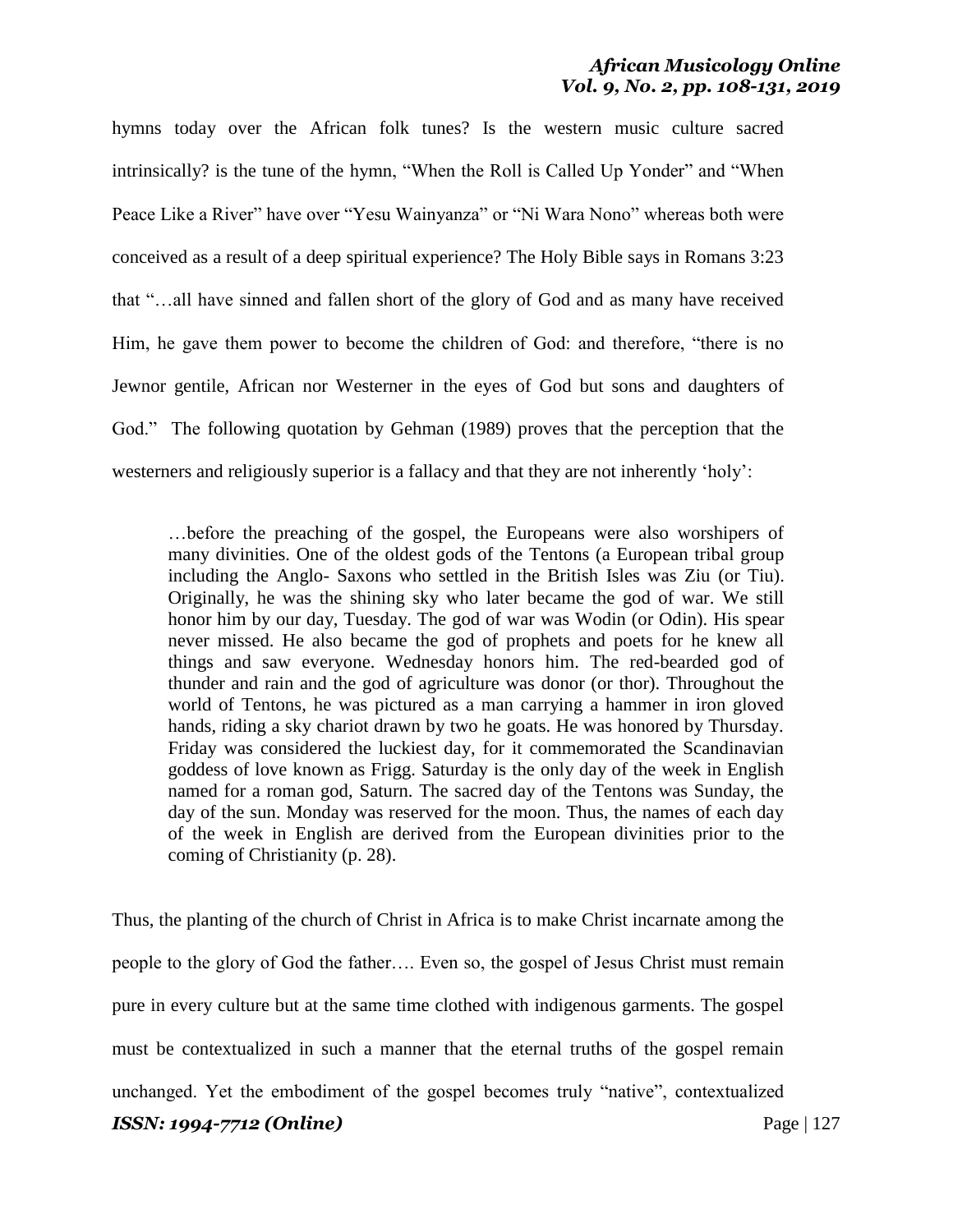fully within the cultural forms of the peoples. Gehman (1989) concludes that when Christians of one culture seek to expense the Christian faith in foreign forms, the gospel fails to become rooted and indigenously established.

Since music functions as communication, it suits best the purpose for spreading the gospel; but this gospel should be spread in an understandable way and palatable idioms to benefit the listeners". The manner of expression and communication of this gospel varies from people to people. The manner of worship, the expression of praise and gratitude, and the way of communicating the gospel will differ. The music of the church should be rooted in the traditional culture. The point of emphasis is that Africans are capable of praising God in their own cultural context and music. Africans have the potential of developing an African oriented hymnody as a supplement to the Western hymnody. As indicated earlier by Johannsson (1998), culture is a gift from God and we should use it to praise him and to reach others. As Robertson (1994) puts it, "the norm for acceptable music varies from country to country and culture to culture".

### **CONCLUSION**

African music is an establishment of the lifestyle of a people. It is an avenue of the outpouring of genuine expression. It is both a social and a spiritual tool inherent within the African culture. It is purposeful and functional with its creation an intricate process nurtured by the community. Africans are religious, and music plays an integral role in spiritual activities. The damnation of African music for worship is ignorance emanating from centuries of superiority complex and bias judgement on its role, importance and place within worship.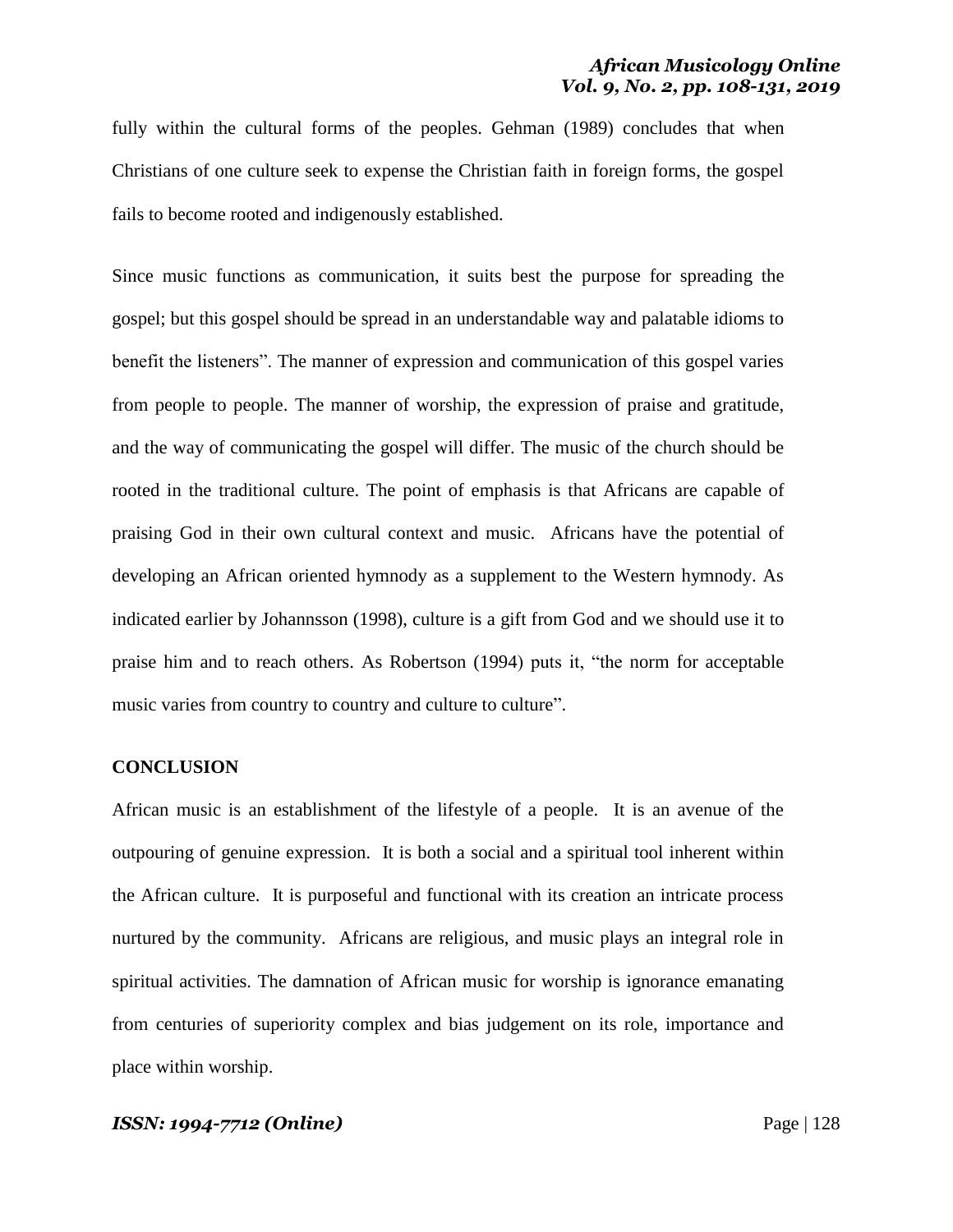African musicians must take the center role in educating the congregants within which they have influence on the importance of and the role of African music in worship. They should make effort to contextualize available African literature by composing and arranging music that will fit the Christian liturgy. The study through Hamel portrays the necessity for musicians to be heard no matter the problems of which church music are of concern to everyone. While modifying the musical of the church it would seem reasonable to consult those who have studied music and are practitioners of the musical art, church musicians are not opposed to change, and because of their musical sensitivityenhanced by years of study- they can guide the church as it expands it music practices into direction of relevance and the contemporary scene".

Informed policy decisions by church leaders will improve the quality of worship in Africa and this will only happen if the Christian musician is given his place in worship. Tenney (1978) notes that musicians should be careful when quoting theology and the theologian should watch out when speaking musically and just like Hamel (1973) observes: "…the mess we are in is related to the fact that we have done a poor job in training the youth in what Christianity, worship, and good music are…" Church leaders and theologians in Africa should be able to accept and accommodate change. Finally, Doukhan (1996) observes that change will happen, anyway, with or without us, it is a fact. Instead of refusing change and thus provoking revolt, we should become a part of it and make it happen in a responsible manner.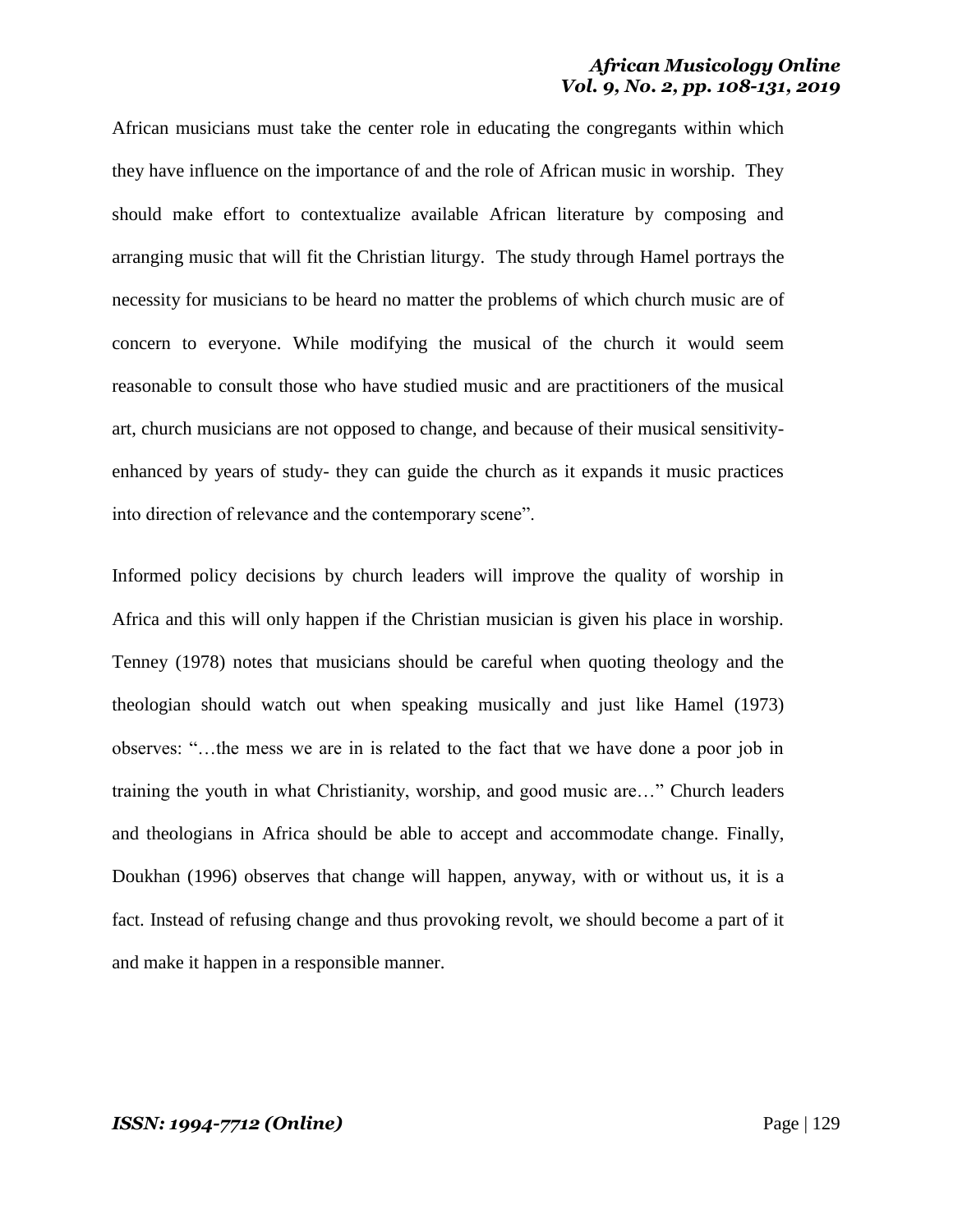# **REFERENCES**

- Achebe, C. (1994). *Things Fall Apart*. New York: Anchor Books.
- Burton, F. R. (1864). *A Mission to Gelele, King of Dahome*. (Vol. II) London: Tinsley Brothers.
- Dong, X. (2012). *Culture Diversity and Elder Abuse: Implications for Research Education and Policy.* American Society on Aging.
- Doukhan, L., (1996). *Historical Perspectives on Change in Worship Music*. Review and Herald Publishing Association, Hagerstown, U.S.A
- Gehman, J. R. (1989). *African Traditional Religion in Biblical Perspective*. East African Educational Publishers, Nairobi Kenya.
- Guest, M. (2002). *Alternative Worship: Challenging the Boundaries of the Christian Faith*; Birmingham: University of Birmingham Press
- Hamel, P. (1973). *The Christian and His Music*. Review and Herald Publishing Association, Washington DC
- Harold, M.B. (1993). *Music Through the Eyes of Faith.* San Francisco: Harper.
- Johansson, M. C. (1998). *Music and Ministry: A Biblical Counterpoint*. Hendrickson Publishers
- Jones, A.M., (1969). *Studies in African Music*. Oxford University Press: London.
- Khomba,J. K. (2011). *Redesigning the Balanced Scorecard Model: An African Perspective*. A (Doctorate Thesis), University of Pretoria, South Africa.
- Koster, J.D. (1996). *Managing the Transformation. Citizen Participation in Local Government*, Bekker (ed.), Pretoria: J.L. van Schaik Publishers.
- Mbiti, J.S. (1969). *African Religions and Philosophy*. London: Heinemann.
- Miller, S., (1993). *The Contemporary Christian Music Debate*. Tyndale House Publishers, Carol Stream, Illinois
- Mindoti, W.K. (2001). *The Development of Church Music in Africa: Kenyan Experience*. A seminar paper for national symposium at Egerton University of  $17<sup>th</sup>$ -22<sup>nd</sup> April, 2001
- Mwesa, A.J. (1998). *The Choice of African Music in Adventist Educational Institutions*. A paper presented in the  $23<sup>rd</sup>$  International Faith and Learning Seminar held at the University of Eastern Africa, Baraton, Kenya.